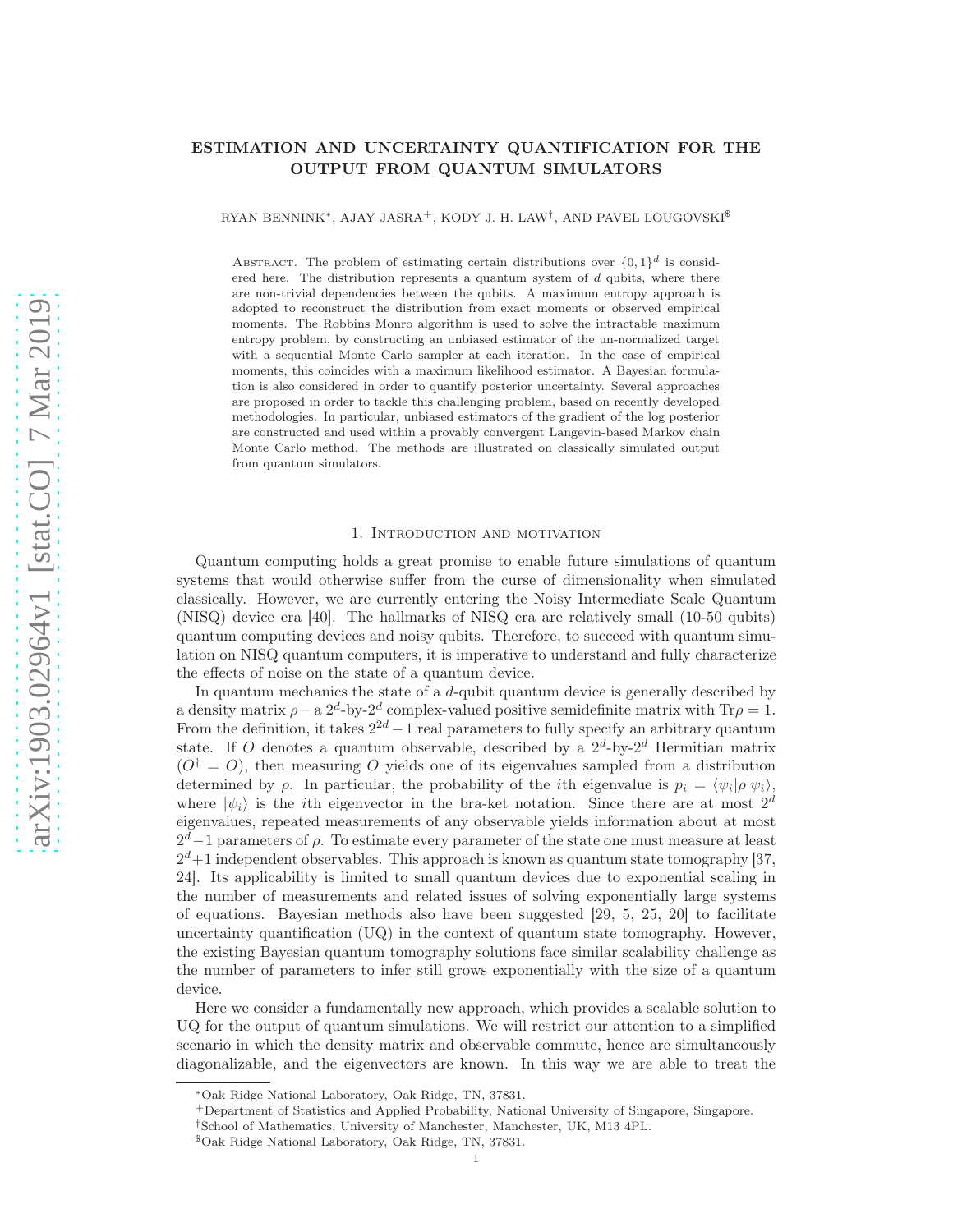quantum state, which is represented by the density matrix, as a classical probability distribution, given by the diagonal of the density matrix. Note that the standard quantum state tomography methods would still scale exponentially even for this simplified scenario. To avoid this problem we use the maximum entropy (MaxEnt) principle [27, 28] to model a complete probability distribution based on a selected subset of observed or exact moments. We then use well-established stochastic simulation algorithms [43, 30, 13, 14] to find the MaxEnt distribution with a cost which is polynomial in  $d$ . Adopting a MaxEnt ansatz for the likelihood provides a Bayesian posterior which (i) converges to the MaxEnt distribution as the number of observations tends to infinity, and (ii) can be simulated with a cost which is polynomial in d using recent stochastic simulation methods [32, 42, 49, 45]. It is the topic of ongoing investigation to generalize the results to density matrices, which will be reported in a future publication. It is hoped that a polynomial cost in  $d$  can be preserved in this case as well, for example combining the methodology here with that of [22, 8].

Assume that we know the basis in which the output state from a d-qubit quantum computer is diagonal. The density matrix in that basis reads,

(1) 
$$
\rho = \sum_{j=1}^{2^d} p_j |\psi_j\rangle \langle \psi_j|
$$

where  $\{|\psi_j\rangle\}_{j=1}^{2^d}$  comprise a basis in the Hilbert space of the quantum computer  $\mathbb{C}^{2^d}$ . We also assume the observable O that we measure is diagonal in the same basis i.e.

(2) 
$$
O = \sum_{j=1}^{2^d} o_j |\psi_j\rangle \langle \psi_j|
$$

where  $\{o_j\}_{j=1}^2$  are the eigenvalues of O and  $p_j = \langle \psi_j | \rho | \psi_j \rangle$  is the probability of observing state a measurement outcome corresponding to the eigenvalue  $o_i$ .

Without loss of generality we can interpret the probability distribution  $p$  as a classical probability density  $p(x)$  over the binary random variable  $x \in \{0,1\}^d$ . The mathematical task at hand is then to find  $p(x)$  consistent with the observed outcomes  $\{o_i\}$ . A canonical example of such density in our context is the Ising model

(3) 
$$
p(x; A) = \frac{1}{Z(A)} \exp(x^T A x), \quad Z(A) = \sum_{x \in \{0,1\}^d} \exp(x^T A x),
$$

which is parametrized by some matrix  $A \in \mathbb{R}^{d \times d}$ .

Given first and second moments of a distribution  $\Pi$  on  $\{0, 1\}^d$ , the MaxEnt distribution is the Ising model (3) which satisfies the moment constraints [11] . With finitely many observations, one can replace the moments with observed empirical moments, and the corresponding MaxEnt distribution is the same one which maximizes the likelihood under a MaxEnt ansatz for its parameterized form [34]. Through a Bayesian framework [21], this likelihood can be combined with a prior on the parameters, resulting in a posterior distribution, which quantifies the uncertainty in the distribution given the observations. We will develop and implement novel algorithms for the solution of these problems with a cost which is polynomial in d, based on recently developed technologies mentioned above. Now we proceed with a more rigorous mathematical setup, and a summary of the results of the paper.

## 2. Mathematical Setup and Summary of Results

Let  $E = \{0, 1\}$ , and denote the state  $x = [x_1, \ldots, x_d] \in E^d$ . Consider a probability distribution  $\Pi : \sigma(E^d) \times \Xi \to [0,1]$ , parameterized by  $\lambda \in \Xi$ , with density  $\pi : E^d \times$  $\Xi \to [0, 1]$ . The target  $\Pi(\cdot|\lambda)$  represents the distribution over d dependent qubits  $X =$  $[X_1, \ldots, X_d]^T$  given a particular value of  $\lambda$ , and the objective of this work is to identify λ. We will denote the un-normalized measure by  $Q : \sigma(E^d) \times \Xi \to [0,1]$ , with density q:  $E^d \times \Xi \to [0,1],$  so that  $\Pi = \frac{1}{Z(\lambda)}Q$  and  $\pi = \frac{1}{Z(\lambda)}q$ , with  $Z(\lambda) = Q(1|\lambda) := \sum_{x \in E^d} 1q(x|\lambda)$ .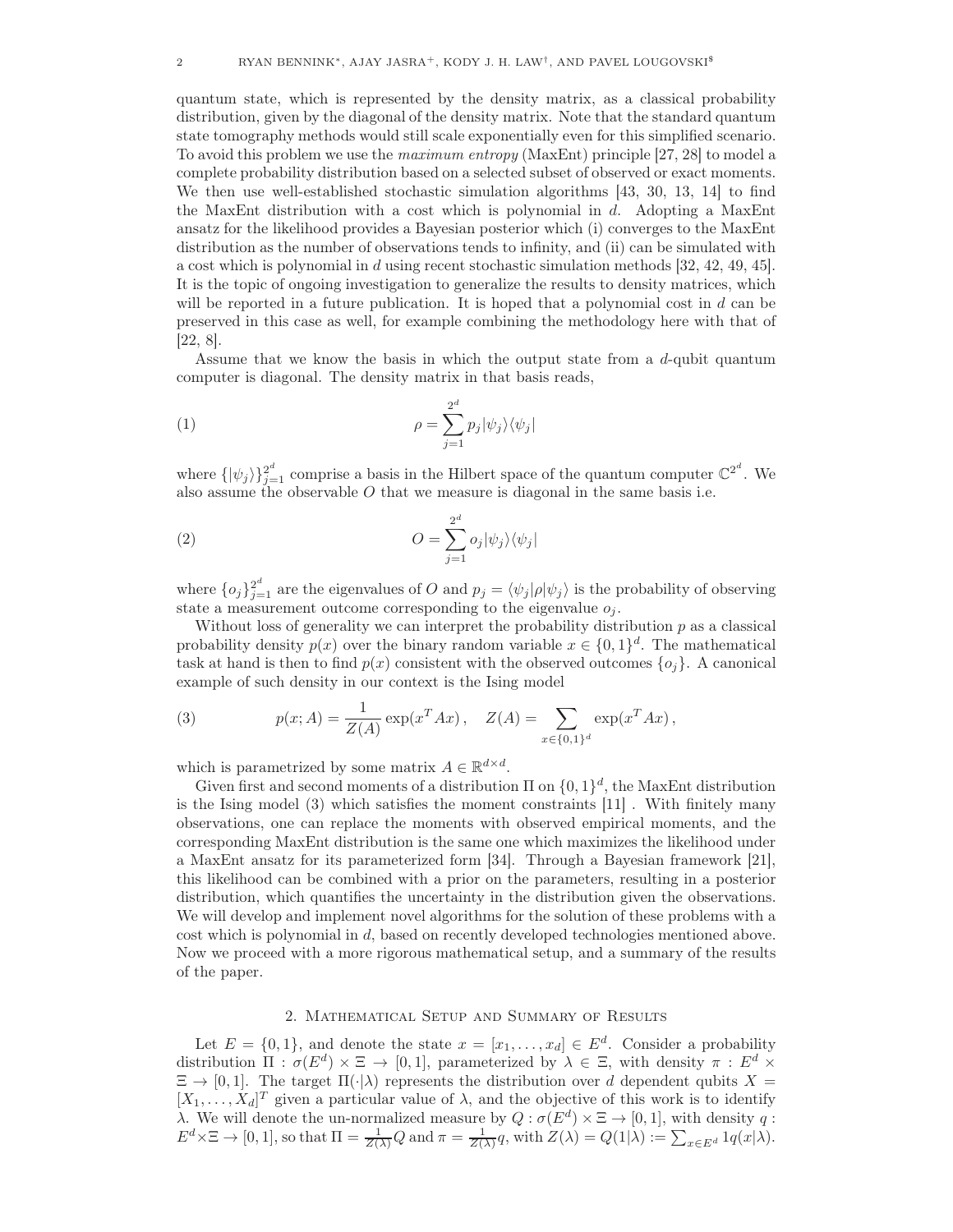Let  $\phi_j : E^d \to \mathbb{R}$ , for  $j = 1, \ldots, J$ , and define  $\phi = [\phi_1, \ldots, \phi_J]^T : E^d \to \mathbb{R}^J$ . It is assumed that, for a particular unknown value of  $\lambda$ , we are given either

(P1) *J* exact moments  $m = [m_1, \ldots, m_J]^T$ :

(4) 
$$
m = \Pi(\phi|\lambda) := \sum_{x \in E^d} \phi(x)\pi(x|\lambda),
$$

(P2) M independent and identically distributed (i.i.d.) noisy observations of this process  $y^{(i)} \sim \Pi(\cdot | \lambda)$ , for  $i = 1, ..., M$ .

As mentioned above, the aim in either case is to reconstruct  $\Pi$  by identifying  $\lambda$ .

First, consider problem  $(P1)$ . Assume we seek the probability distribution p which maximizes the entropy

(5) 
$$
H(p) = -\sum_{x \in E^d} p(x) \log(p(x)),
$$

subject to the constraints (4), with p replacing  $\pi(\cdot|\lambda)$ . This is in fact a convex optimization problem. Therefore, if there exists a probability distribution  $p$  which satisfies the constraints (4), then the necessary first order optimality conditions are also sufficient for global optimality [7]. For this particular problem, the first order conditions can be simplified to  $p(x) = \pi(x|\lambda) = \frac{1}{Z(\lambda)}q(x|\lambda)$ , where

(6) 
$$
q(x|\lambda) = \exp(\lambda^T \phi(x)),
$$

and the vector of Lagrange multipliers  $\lambda = [\lambda_1, \ldots, \lambda_J]^T$  is the solution to the system of equations

(7) 
$$
\Pi(m - \phi|\lambda) = \frac{Q(m - \phi|\lambda)}{Q(1|\lambda)} = 0.
$$

This is referred to as the method of maximum entropy (MaxEnt). See Chapter 11.1 of [11] for the derivation. A density which is parametrized in the form (6) is more generally referred to as a MaxEnt ansatz [34].

In general, the system of equations (7) does not have a closed form solution, and it is a challenging problem to solve, particularly for large  $d$ , as one evaluation of the system would consist of  $\mathcal{O}(2^d)$  operations. The issue is known as the curse of dimensionality, and precludes the use of standard iterative algorithms for solving the problem. We propose to utilize a Robbins Monro type [43, 30] stochastic iterative algorithm for its solution, together with a sequential Monte Carlo (SMC) sampler [15] unbiased estimator of a system of equations equivalent to (7),  $Q(m - \phi|\lambda) = 0$ , within each iteration of the Robbins Monro. It is well-known that SMC samplers are stable with  $\mathcal{O}(d^2)$  operations for such targets which can be evaluated pointwise (in  $x$ ) [3], thus bypassing the curse of dimensionality. That is the first major contribution of the paper.

Now, consider problem (P2), concerned with recovering  $\pi(\cdot|\lambda)$  from the i.i.d. observations  $Y := \{y^{(i)}\}_{i=1}^M$ . Following the MaxEnt ethos, we choose an appropriate set of functions  $\phi$  as above (4), based on our assumptions of the underlying quantum system, and adopt the ansatz (6) for the *likelihood* of a single observation, given  $\lambda$ :  $\mathbb{P}(y^{(i)}|\lambda) = \pi(y^{(i)}|\lambda)$ . For example, one could use the set of first and second moments  $\phi(x) = \text{vec}(\{x_i x_j\}_{1 \leq i \leq j \leq d})$ . The likelihood of  $Y := \{y^{(i)}\}_{i=1}^M$  given  $\lambda$  is given by

(8) 
$$
\mathbb{P}(Y|\lambda) = \prod_{i=1}^{M} \pi(y^{(i)}|\lambda).
$$

The maximizer of (8) is called the maximum likelihood estimator (MLE). It is equivalent to the maximizer of  $\log \mathbb{P}(Y|\lambda)$ . We have

(9) 
$$
\nabla_{\lambda} \log \mathbb{P}(Y|\lambda) = M \Pi(\widehat{m} - \phi|\lambda),
$$

where

(10) 
$$
\widehat{m} = \frac{1}{M} \sum_{i=1}^{M} \phi(y^{(i)}).
$$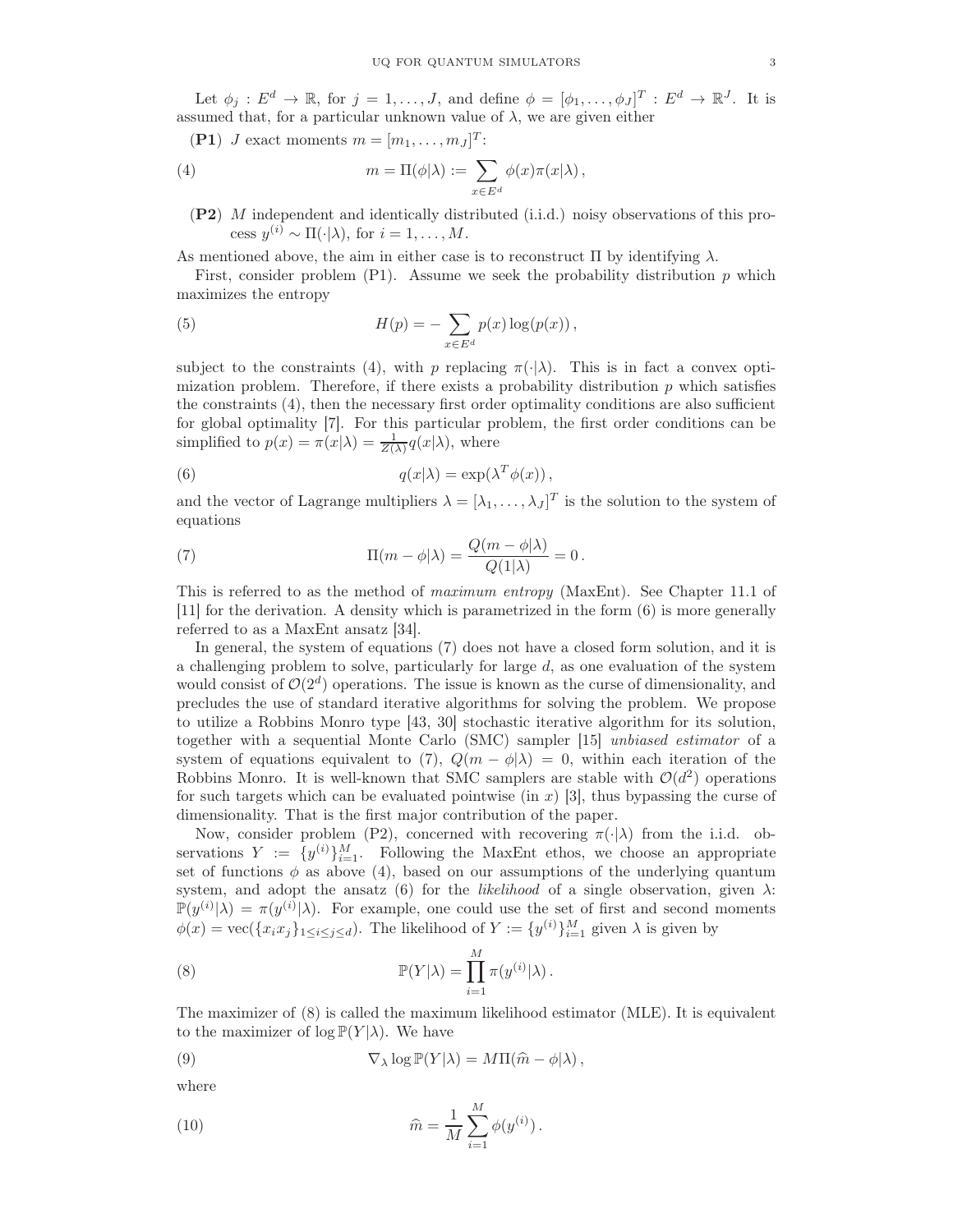The necessary first order optimality condition is vanishing gradient, i.e.

(11) 
$$
\Pi(\widehat{m} - \phi | \lambda) = 0,
$$

which is clearly equivalent to to the MaxEnt solution (7), except with empirical moments replacing exact moments. This problem can therefore be solved using the same method described above.

This solution is still somewhat unsettling. Even if we are content with our choice of  $\phi$ , we have arrived at a point estimate for inference given a finite set of observations. The scrupulous Bayesian will not allow the story to end here. Indeed for the sake of uncertainty quantification (UQ), we require a *posterior distribution* over  $\pi(\cdot|\lambda)$ , or equivalently, a posterior distribution over  $\lambda$ . In order to accomplish this, we complete the picture with a prior on  $\lambda$ , giving

(12) 
$$
\mathbb{P}(\lambda|Y) \propto \mathbb{P}(Y|\lambda)\mathbb{P}(\lambda),
$$

where the constant of proportionality depends only upon the observations  $Y$ . The second major contribution of the paper concerns quantifying a posteriori uncertainty using this approach. Due to the fact that the likelihood  $\mathbb{P}(Y|\lambda)$  itself has an intractable normalizing constant  $Q(1|\lambda)^M$ , this notoriously difficult problem is referred to as *doubly-intractable* [33, 35].

If we could at least evaluate a non-negative and unbiased estimator of the likelihood  $\mathbb{P}(Y|\lambda)$ , or equivalently (12), then there are algorithms which can be used, such as pseudomarginal Markov chain Monte Carlo (MCMC) method [2, 1]. The recent work [31] proposes to construct unbiased but signed estimates of the target (12), and then they use such estimate within pseudo-marginal MCMC by considering the absolute value of the estimate in the acceptance ratio and then storing the sign of the accepted samples in order to correct the ultimate estimator. The work [48] proposes to use alternative unbiased estimators in this same framework. Note that earlier work also appeared which allows one to sample from such a target [33, 35], however these works require being able to sample from  $\pi(\cdot|\lambda)$  for a given value of  $\lambda$ . This is possible in some cases, for example the Ising model (or Boltzmann machine) [41, 9], but not in general. The works [31, 48] are generally applicable.

We will take a new approach to doubly intractable simulation in the present work. A number of recently developed methods require only unbiased estimators of (9). These include the stochastic gradient Langevin dynamics (SGLD) [49], the zig-zag sampler [4], or the bouncy particle sampler [6, 39]. We propose to construct an unbiased estimator of (9) using the debiasing technique from the recent works [32, 42], and then use this unbiased estimator within such MCMC methods. This is the second major contribution of this work. In particular, we constrain our attention here to the SGLD.

The rest of the paper is organized as follows. In Section 3 the SMC sampler is introduced, which will be used as a crucial component within all subsequent algorithms. In particular, it will be shown how to construct consistent estimators of  $\Pi(\varphi|\lambda)$  and unbiased estimators of  $Q(\varphi|\lambda)$ . In Section 4 we introduce the Robbins Monro algorithm, and present the first main result regarding its implementation using the SMC sampler. Section 5 concerns Bayesian posterior UQ in the context of finitely many observations. In Section 6 we simulate data from a toy model, and illustrate the algorithm from Section 4 for computing the MaxEnt solution using both exact moments and observed moments (where it coincides with the MLE), as well as the algorithm from Section 5 for UQ in the case of observations.

### 3. SMC samplers for estimation of integrals

Here it will be described how to estimate expectations  $\Pi(\varphi|\lambda) := \sum_{x \in E^d} \varphi(x) \pi(x|\lambda),$ for bounded functions  $\varphi : E^d \to \mathbb{R}$ , and construct non-negative unbiased estimators of  $Q(\varphi|\lambda) = \sum_{x \in E^d} \varphi(x) q(x|\lambda)$ , for a given value of  $\lambda$ , using an auxillary variable technique.

Let  $\eta_0 = \Gamma_0$  be a known probability distribution over a general state space U, and let  $\eta_j$  be some probability over U for  $j = 0, \ldots, J$ , whose density can be evaluated up to a normalizing constant, but cannot be sampled from directly. Define the unnormalized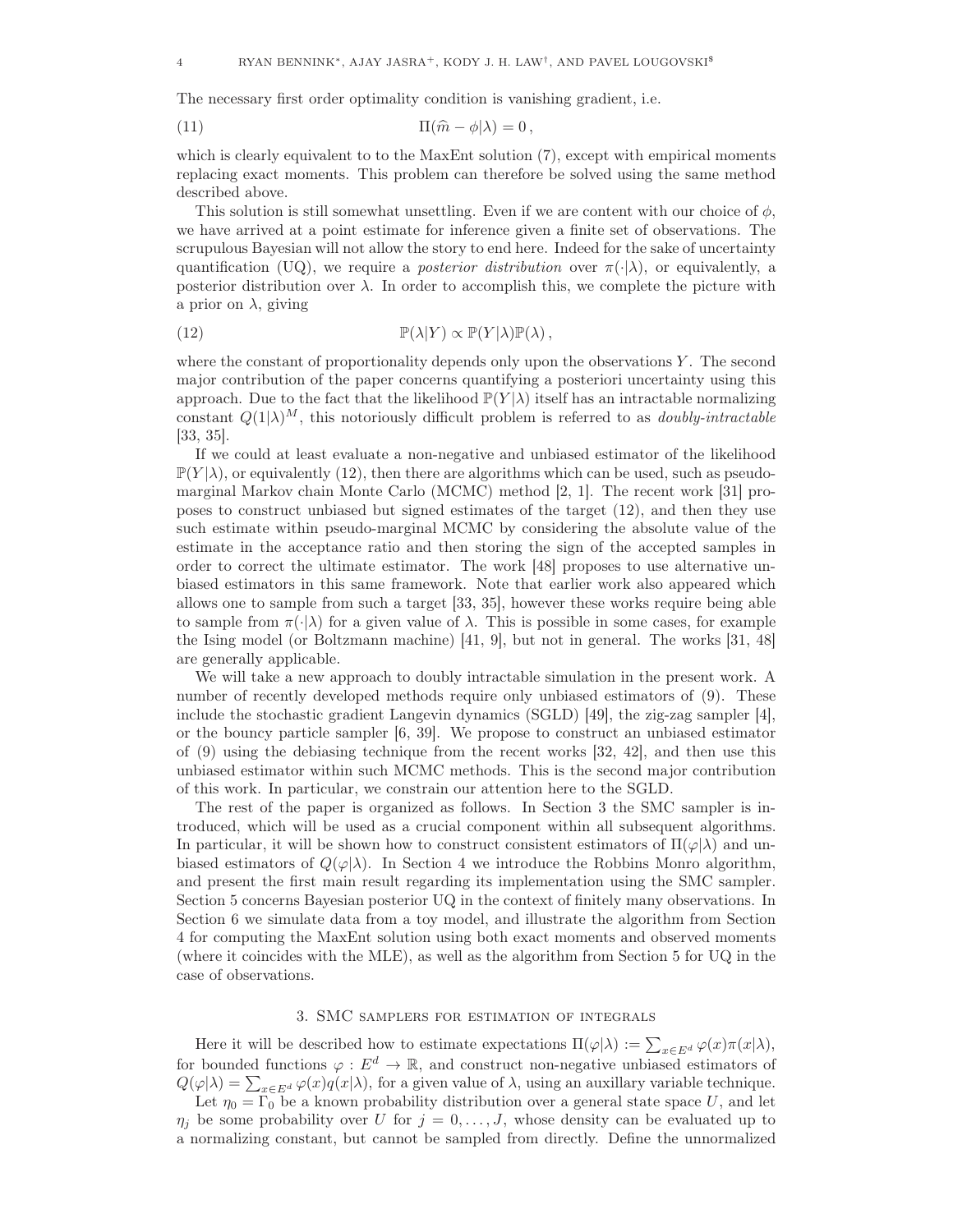measure associated to  $\eta_j$  by  $\Gamma_j$ , with density  $\gamma_j$ , so that

(13) 
$$
\eta_j(dx) = \Gamma_j(dx)/\Gamma_j(1),
$$

where  $\Gamma_j(1) = \int_U \gamma_j(x) dx$ .

The objective is to approximate expectations for bounded functions  $\varphi: U \to \mathbb{R}$ 

$$
\eta_J(\varphi) := \int_U \varphi(x) \eta_J(dx) \, .
$$

We cannot sample from this distribution, but we can obtain a convergent estimator

$$
\eta_J(\varphi) \approx \frac{1}{N} \sum_{i=1}^N \varphi(x_J^i) \,,
$$

using SMC samplers, as described below [15] (see also [26, 36, 10]).

**Remark 3.1.** In the context of this paper the target  $\eta_J = \Pi(\cdot|\lambda)$  will be considered in each inner iteration of the stochastic iterative algorithm. So  $\gamma_J(x) = q(x|\lambda)$ . To make the presentation more concrete, let  $\gamma_0 \propto 1$  and

(14) 
$$
\gamma_j(x) = \exp\left[\sum_{i=1}^j \lambda_i \phi_i(x)\right].
$$

However, note that the choice of intermediate targets  $\gamma_j$  to interpolate between an initial density  $\gamma_0$ , which can be sampled from exactly, and  $\gamma_J$  are essentially arbitrary. For example, one could incorporate several constraints per iteration or anneal in between individual constraints.

### 3.1. Estimating the target. Define

$$
G_j(x) = \gamma_{j+1}(x) / \gamma_j(x) .
$$

Let  $M_j$  denote a Markov kernel such that

$$
(\eta_j M_j)(dx) := \int_U \eta_j(dx')M_j(x', dx) = \eta_j(dx).
$$

Iterate Algorithm 1 and define

(15) 
$$
\eta_j^N(\varphi) := \frac{1}{N} \sum_{i=1}^N \varphi(x_j^i).
$$

# Algorithm 1 SMC sampler

Let  $x_0^i \sim \eta_0$ . For  $j = 1, ..., J$ , repeat the following steps for  $i = 1, ..., N$ :

(i) Define 
$$
w_j^i = G_{j-1}(x_{j-1}^i)/\sum_{k=1}^N G_{j-1}(x_{j-1}^k)
$$
.

- (ii) Resample. e.g. select  $I_j^i \sim \{w_j^1, \ldots, w_j^N\}$ , and let  $\hat{x}_j^i = x_{j-1}^{I_j^i}$ .
- (iii) Mutate. Draw  $x_j^i \sim M_j(\hat{x}_j^i, \cdot)$ .

Assumption 3.1. There exists some  $C > 0$  such that for all  $x \in U$ 

$$
0 < G_j(x) \leq C \, .
$$

**Proposition 3.1.** Assume 3.1 holds. Then for  $N > 1$ ,  $p \ge 1$ ,

$$
\mathbb{E}|\eta_j^N(\varphi)-\eta_j(\varphi)|^p\leq \frac{C(j)}{N^{p/2}}.
$$

The constant  $C(j)$  can be made to be independent of j if an additional strong mixing condition is assumed on  $M_i$ , uniformly in j [13].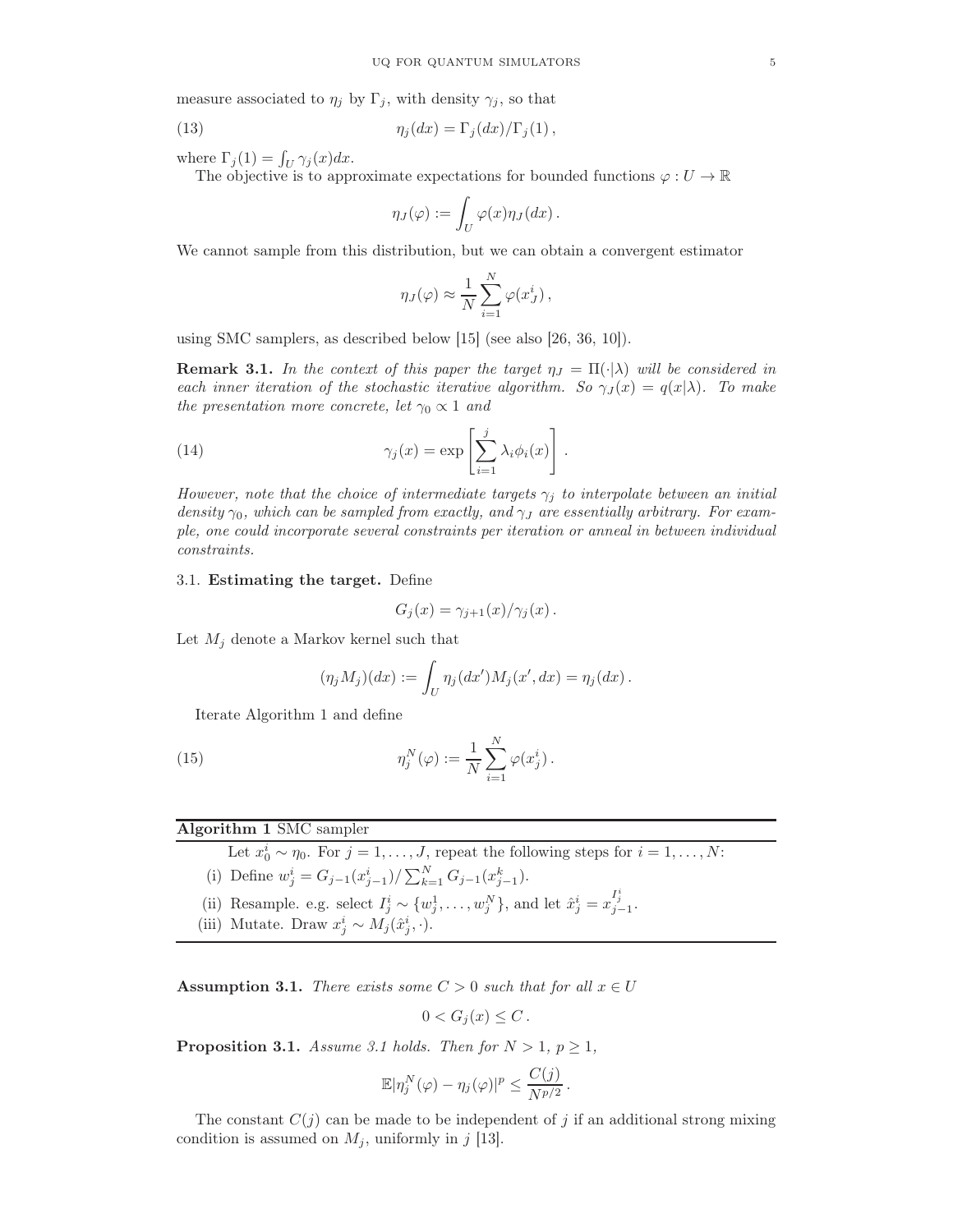3.2. Estimating the normalizing constant. Recall  $\Gamma_j(1) = \sum_{x \in U} \gamma_j(x)$ , and observe that

$$
\eta_j(G_j) = \frac{1}{\Gamma_j(1)} \sum_{x \in U} \frac{\gamma_{j+1}(x)}{\gamma_j(x)} \gamma_j(x) = \Gamma_{j+1}(1) / \Gamma_j(1).
$$

Noting that  $\Gamma_0(1) = \eta_0(1) = 1$ , therefore

$$
\Gamma_J(1) = \prod_{j=0}^{J-1} \eta_j(G_j).
$$

This is the normalizing constant of  $\eta_J$ .

Observe that using Algorithm 1 we can construct an estimator by

$$
\eta_j^N(G_j) = \frac{1}{N} \sum_{i=1}^N G_j(x_j^i).
$$

Recall that for any  $\varphi: U \to \mathbb{R}$  we have  $\Gamma_J(\varphi) = \Gamma_J(1)\eta_J(\varphi)$  by definition (13). Define

(16) 
$$
\Gamma_J^N(\varphi) := \prod_{j=0}^{J-1} \eta_j^N(G_j) \eta_J^N(\varphi).
$$

The following proposition is proven in [13]. The proof is reproduced in Appendix A for completeness, due to its importance to the results of this paper.

**Proposition 3.2.** Assume 3.1 holds. Then  $\mathbb{E}\Gamma_J^N(\varphi) = \Gamma_J(\varphi)$ .

### 4. Stochastic approximation

Here it will be assumed that we are given values  $m = \Pi(\phi | \lambda) \in \mathbb{R}^J$ , i.e. Problem (P1). As mentioned in Section 2, the MaxEnt approach entails solving the convex optimization problem (5) (which has domain  $\{x; p(x) > 0\}$ ) subject to the constraints  $\sum_{x \in E^d} p(x) = 1$ , and (4). It is necessary and sufficient to solve the equation (7), reproduced below

(17) 
$$
\frac{Q(m-\phi|\lambda)}{Q(1|\lambda)}=0.
$$

As mentioned above, a naive computation of the left-hand side of the above equation for a single value of  $\lambda$  would incur a cost of  $\mathcal{O}(2^d)$ , which makes the problem intractable for very small values of  $d > 15$  or so. It is however possible to obtain a noisy estimate using a stochastic simulation algorithm. Algorithms such as MCMC [23, 18] are designed to sample the state space in  $\mathcal{O}(d)$  steps [44], and provide a consistent estimate of (17) for a given value of  $\lambda$ .

Returning to (17), observe that solving this equation is equivalent to solving  $Q(m - )$  $\phi(\lambda) = 0$ . Assume we can simulate unbiased estimates  $\widehat{F}(\lambda)$ , i.e. estimates such that  $\mathbb{E} \widehat{F}(\lambda) = Q(m - \phi | \lambda)$ . The Robbins Monro algorithm [43] for stochastic fixed point iteration for finding a root of the equation  $Q(m - \phi | \lambda) = 0$  takes the form

(18) 
$$
\lambda^{k+1} = \lambda^k + \delta_k \widehat{F}(\lambda^k).
$$

Under technical conditions, and for appropriate choice of  $\delta_k$  such that  $\sum_k \delta_k = \infty$  and  $\sum_{k} \delta_k^2 < \infty$ , it can be shown that this algorithm converges to a fixed point of (17) [43, 30] without ever solving the equation exactly, even once.

We make the following assumption here, which is sufficient to ensure Assumption 3.1

**Assumption 4.1.** There exists a  $c > 0$  such that for all  $\lambda \in \Xi$  and  $x \in E^d$ 

$$
c < q(x|\lambda) < c^{-1}.
$$

**Proposition 4.1.** Assume 4.1. Let  $\widehat{F}(\lambda)$  be such that  $\mathbb{E}\widehat{F}(\lambda) = Q(m - \phi|\lambda)$ . If  $\{\delta_k\}_{k=1}^{\infty}$ is chosen so that  $\sum_k \delta_k = \infty$  and  $\sum_k \delta_k^2 < \infty$ , then  $\lambda^k \to \lambda^*$ , where  $\lambda^k$  is given by (18) and  $\lambda^*$  is the solution to  $Q(m - \phi | \lambda^*) = 0$ , hence (17).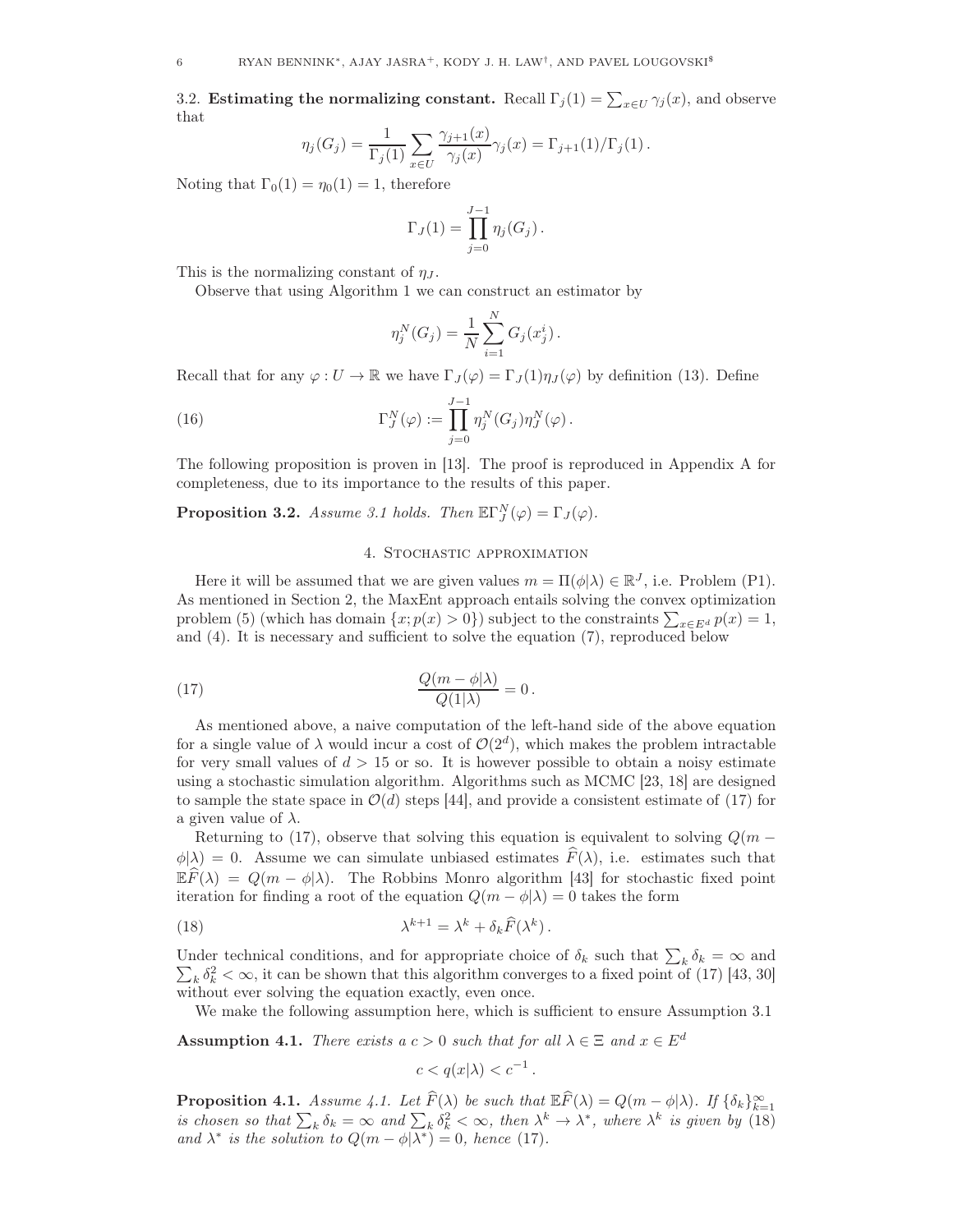Consider now running the SMC sampler Algorithm 1 with the choice  $\gamma_0 \propto 1$  and  $\gamma_j = \exp\left\{\sum_{i=1}^j \lambda_i \phi_i\right\}$  to construct the unbiased estimator (16)  $\Gamma_j^N(m - \phi|\lambda)$  such that  $\mathbb{E}\Gamma_J^N(m-\phi|\lambda) = Q(m-\phi|\lambda)$ . With this unbiased estimator of  $Q(m-\phi|\lambda)$ , we can use Robbins Monro to solve the fixed point problem for  $\lambda$  (17), hence the MaxEnt target  $\pi(x|\lambda)$ . The following theorem makes this statement precise.

**Theorem 4.1** (Stochastic approximation with SMC). Assume 4.1 holds, and let  $\lambda^k$  be generated by the iteration (18), where  $\widehat{F}(\lambda) := \Gamma_J^N(m - \phi | \lambda)$  is independently generated from an SMC sampler algorithm at each iteration, as defined in (16). If  $\{\delta_k\}_{k=1}^{\infty}$  is chosen so that  $\sum_{k} \delta_k = \infty$  and  $\sum_{k} \delta_k^2 < \infty$  then  $\lambda^k \to \lambda^*$ , where  $\lambda^*$  is a solution of  $Q(m - \phi | \lambda^*) = 0$ , hence (17).

*Proof.* By Proposition 3.2  $\mathbb{E}\widehat{F}(\lambda) = Q(m - \phi|\lambda)$ . The conclusion is an immediate consequence of Proposition 4.1. quence of Proposition 4.1.

Assume the evaluation of  $\phi_j$  is  $\mathcal{O}(1)$ . Then the evaluation of  $\gamma_j$  is  $\mathcal{O}(j)$ , and since there will be J steps, the total cost of the algorithm will be  $\mathcal{O}(J^2)$ . Since  $\lambda \in \mathbb{R}^J$ , one may require up to  $\mathcal{O}(J)$  steps of Robbins Monro. Therefore, a conservative estimate on the cost is  $\mathcal{O}(J^3)$ . Recall that J is the number of constraints. For  $p^{\text{th}}$  moments, there are  $J = {d+p-1 \choose p} \lesssim d^p$  constraints, yielding a conservative estimate on the final cost of  $\mathcal{O}(d^{3p})$ . The constant should be rather small however, and this is of course a vast improvement on  $\mathcal{O}(2^d)$  for even the best linear algorithm for solution with exact evaluation of (17).

### 5. Uncertainty Quantification

In the previous section we arrive at a single optimal value  $\lambda^*$ , and a single MaxEnt target likelihood, i.e. uncertainty is not quantified. Here we venture to quantify uncertainty by putting a prior on  $\lambda$ , and computing (sampling from) the posterior  $\mathbb{P}(\lambda|Y)$  (12). This leads to a so-called doubly-intractable target, as described above. In this section a new method is introduced to sample from the target. In particular, in subsection 5.1 we introduce the debiasing method mentioned above, and describe how to construct unbiased (signed) estimators of  $\Pi(\varphi|\lambda)$  using estimator(s) from the SMC sampler. In subsection 5.2 we introduce the SGLD algorithm and present the second main result of the paper, regarding its implementation using the debiased estimators. The section is concluded with a description in subsection 5.3 of how to separate an explicit error distribution, which is more expensive and is left to future work.

5.1. Debiasing. Some MCMC methods, such as SGLD [49], as well as some recently developed piecewise-deterministic Markov processes (PMDP) [12, 4, 6, 39], require only an unbiased estimator of the gradient of the log-likelihood for implementation. Others, such as pseudo-marginal MCMC, require an unbiased and non-negative estimator of the likelihood itself. It is generally much easier to construct unbiased estimators which are signed [32, 42]. The work [31] shows how one can utilize the pseudo-marginal MCMC even with a signed estimator. However, one may easily argue that it is more natural to use a signed and unbiased estimator within SGLD or one of the PDMP algorithms. We consider the latter strategy here.

Suppose that we have a collection of random variables  $\{\Delta_l\}_{l=0}^{\infty}$ , where

(19) 
$$
\sum_{l=0}^{\infty} \mathbb{E} |\Delta_l| < \infty,
$$

and we are interested in estimating  $EZ$ , where

(20) 
$$
\mathbb{E}Z = \sum_{l=0}^{\infty} \mathbb{E}\Delta_l = \sum_{l=0}^{\infty} p_l \frac{\mathbb{E}\Delta_l}{p_l}.
$$

Note that (19) guarantees that  $\mathbb{E}Z < \infty$ . If we draw  $L \sim \mathbf{p}$ , where  $\mathbf{p} = [p_0, \dots]$ , then it is clear that

$$
\widehat{Z}_s = \frac{\Delta_L}{p_L}
$$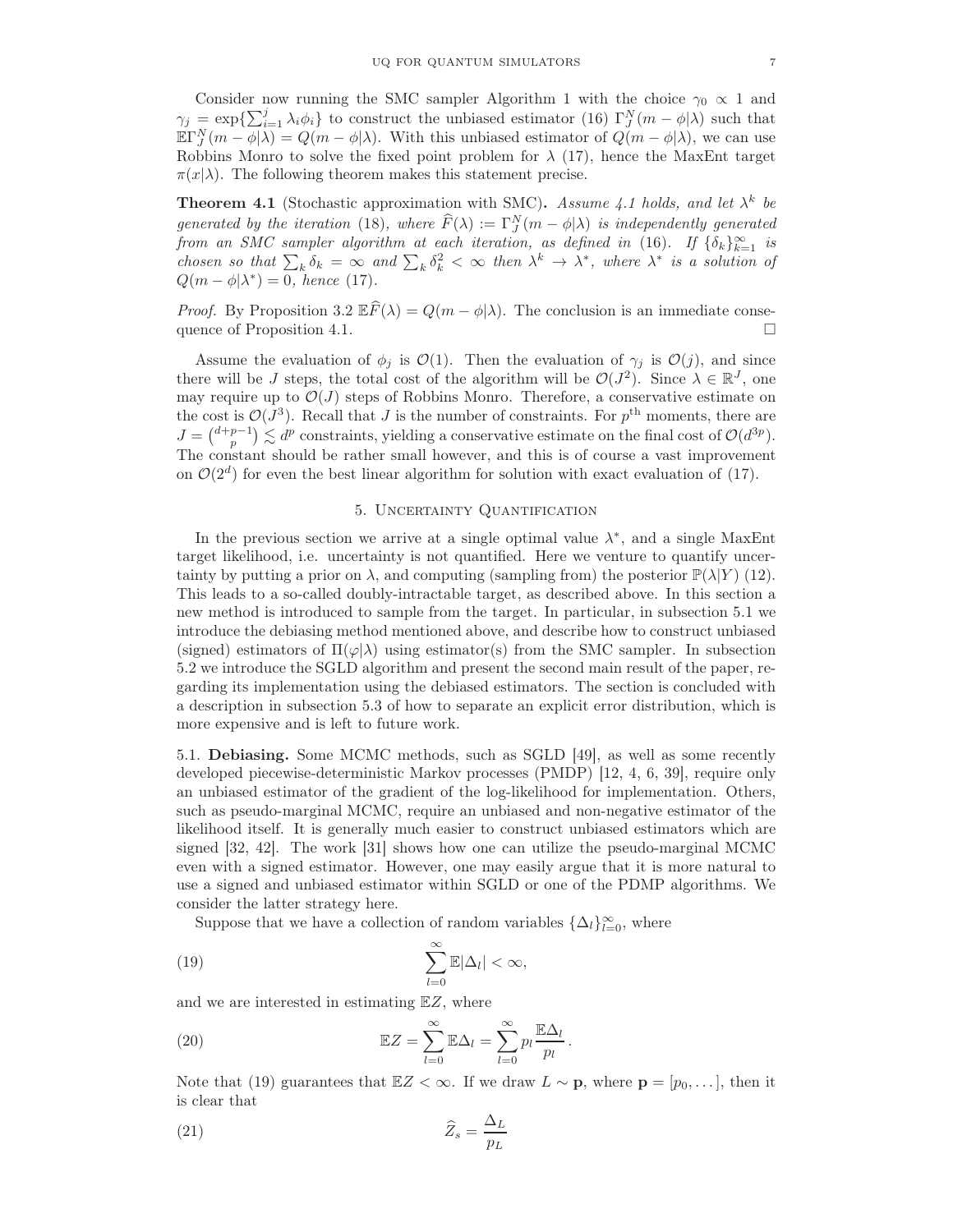is an unbiased estimator of EZ. Furthermore, if we instead draw  $L \sim \tilde{p}$ , where  $\tilde{p}$  is defined such that  $p_{\ell} = \sum_{l \geq \ell} \tilde{p}_l$ , then one can see that

(22) 
$$
\widehat{Z}_t = \sum_{l=0}^L \frac{\Delta_l}{p_l}
$$

is again an unbiased estimator:

(23) 
$$
\mathbb{E}\sum_{l=0}^{L}\frac{\Delta_l}{p_l}=\mathbb{E}\sum_{l=0}^{\infty}\mathbb{1}_{L\geq l}\frac{\Delta_l}{p_l}=\sum_{l=0}^{\infty}\mathbb{E}(L\geq l)\frac{\mathbb{E}\Delta_l}{p_l}=\sum_{l=0}^{\infty}p_l\frac{\mathbb{E}\Delta_l}{p_l}.
$$

The exchange of the infinite sum and expectation is allowed by (19) and Fubini theorem.

**Assumption 5.1.** Let (19) hold and assume the probability **p** is chosen such that  $\sum_{l=0}^{\infty}$  $\frac{\mathbb{E}\Delta_l^2}{p_l}<$ ∞.

**Proposition 5.1.** For either estimator  $r \in \{s,t\}$ , let  $\overline{Z_r^i}$  be i.i.d. draws of the estimator (21) or (22), for  $i = 1, ..., N$ . Under assumption 5.1,  $\mathbb{E} \widehat{Z}_r^i = \mathbb{E} Z$  and we have,

$$
\sqrt{N}\left(\frac{1}{N}\sum_{i=1}^N\widehat{Z}_r^i - \mathbb{E}Z\right) \to N(0,\Sigma),
$$

with  $\Sigma = \sum_{l=0}^{\infty}$  $\frac{\mathbb{E}\Delta_l^2}{p_l} < \infty$ . The expected cost is given by

$$
\mathbb{E}(\text{Cost}) = \sum_{l=0}^{\infty} C(\Delta_l) p_l,
$$

where  $C(\Delta_l)$  is the cost to obtain the realization  $\Delta_l$ .

See [32, 42, 31, 46] and references therein for proof and further discussion of such approaches. In particular, this approach will allow us to transform consistent estimators to unbiased estimators for use in the algorithms mentioned above. The recent literature on PDMP is quite extensive, and so we defer consideration of these algorithms to future work and focus on SGLD, which will be described below in generality. First we illustrate how to construct such de-biased estimator of (9).

5.1.1. Debiased SMC sampler estimator. We now describe one way to construct an unbiased estimator of (9) directly, using this de-biasing trick, without multiplying through by  $Q(1|\lambda)$ . In particular, the single term estimator (21) will be considered.

Let  $N_l = N_0 2^{2l}$ . Replace step (ii) from the SMC samplers algorithm with  $\hat{x}^i_j = x^i_{j-1}$ , i.e. omit the resampling step. This algorithm was named annealed importance sampling (AIS) in [36]. The estimator  $\frac{1}{N} \sum_{i=1}^{N} \prod_{j=1}^{J} G_{j-1}(x_{j-1}^i) \varphi(x_j^i)$  is an unbiased estimator of  $Q(\varphi|\lambda)$ , and the individual terms are independent:  $x_j^i \perp x_j^{i'}$  for  $i \neq i'$  and all  $j = 1, \ldots, J$ . This means in particular that if we construct

(24) 
$$
\tilde{\eta}_J^{N/4}(\varphi) := \frac{\sum_{i=1}^{N/4} \prod_{j=1}^J G_{j-1}(x_{j-1}^i) \varphi(x_j^i)}{\sum_{i=1}^{N/4} \prod_{j=1}^J G_{j-1}(x_{j-1}^i)},
$$

from two independent replications, one with  $N$  total particles and one with  $N/4$  total particles, then two estimators have the same distribution; in particular, the same expectation. So we have the following proposition.

**Proposition 5.2.** Define the coupled estimator  $\Delta_l := \tilde{\eta}_J^{N_l}(\varphi) - \tilde{\eta}_J^{N_l/4}(\varphi)$ , with particles coming from the same realization of the algorithm described above with  $N_l$  particles. Then  $\mathbb{E}Z_s = \eta_J(\varphi)$ , with  $Z_s$  given by (21). The factor 4 here relates to the specific choice of  $N_l$ and can be replaced with  $N_{l+1}/N_l$  in general.

*Proof.* Following from the explanation above, the equation (20) takes the form  $\eta_J(\varphi)$  =  $\sum_{l=1}^{\infty} \mathbb{E}\Delta_l$ , so the result follows from Proposition 5.1.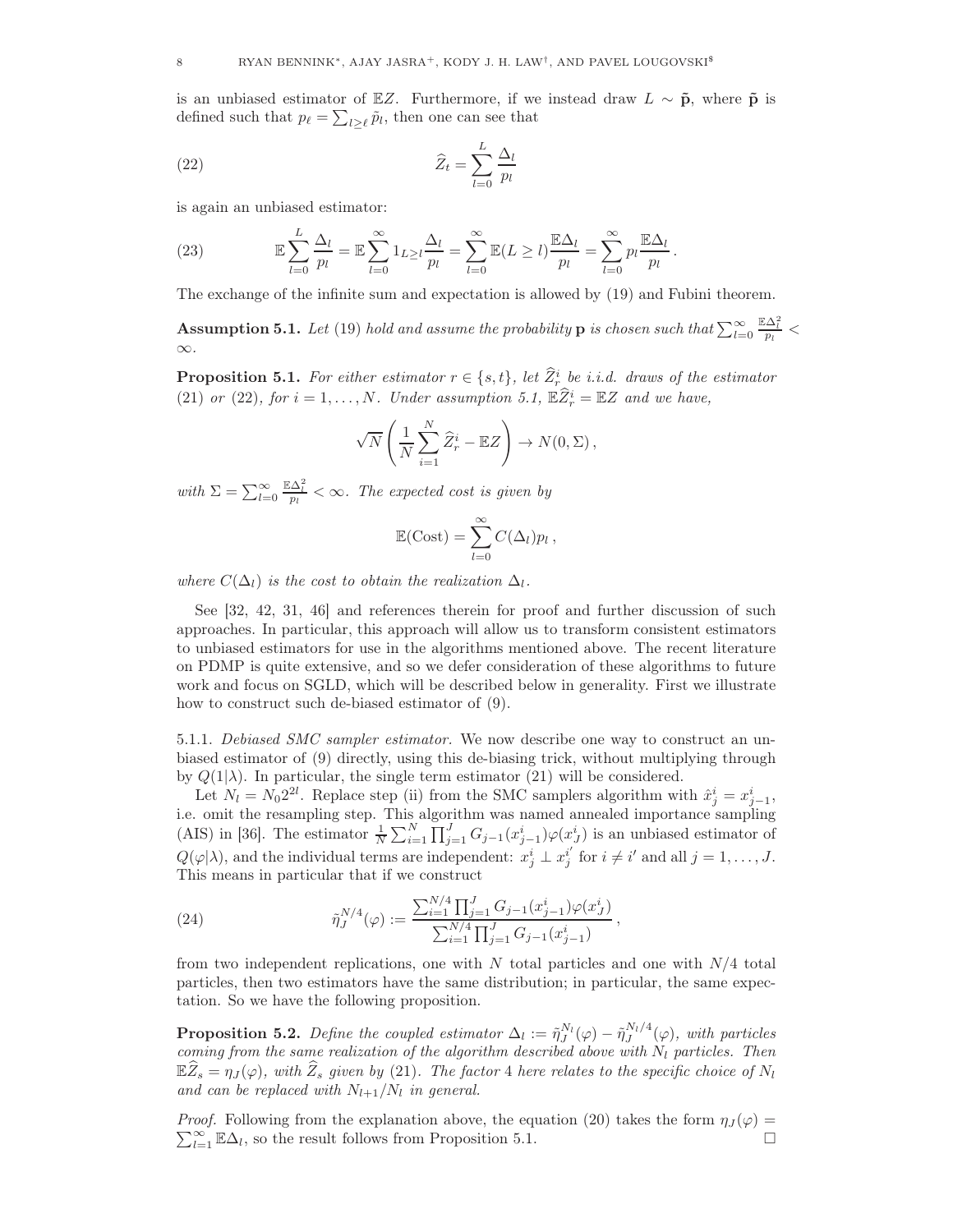Observing that in this case  $\mathbb{E}\Delta_l^2 \propto N_l^{-1}$  and  $C(\Delta_l) \propto N_l$ , we can observe that this is the so-called sub-canonical case [42]. That is, if the rate of convergence of  $\mathbb{E}\Delta_l^2$  were faster (or rate of growth of expected cost slower), then we could choose  $p_l$  in such a way that both asymptotic variance and cost were finite. As this is not the case, we instead choose  $p_l \propto N_l^{-1} l \log(l)$ , as proposed in [42] (see also [16]), which results in finite variance and expected cost which is finite with high probability.

5.2. **SGLD.** Given a symmetric positive definite matrix  $P(\lambda) \in \mathbb{R}^{J \times J}$  the following SDE keeps  $p(\lambda)$  invariant [19, 21]

(25) 
$$
d\lambda = g(\lambda)dt + P(\lambda)^{1/2}dW
$$

where for  $j = 1, \ldots, J$ 

(26) 
$$
g(\lambda)_j = [P(\lambda)\nabla \log p(\lambda)]_j + \sum_{k=1}^J \frac{\partial P_{jk}}{\partial \lambda_k}(\lambda).
$$

For constant  $P(\lambda)$ , it was proposed in [49] to replace  $\nabla \log p(\lambda)$  by an unbiased estimator  $\nabla \log p(\lambda)$  (i.e.  $\mathbb{E} \nabla \log p(\lambda) = \nabla \log p(\lambda)$ ) and approximate the SDE using Euler Maruyama method with stepsize  $\delta_n \propto 1/n$ , similar to Robbins Monro, as follows

(27) 
$$
\lambda^{n+1} = \lambda^n + \frac{\delta_n}{2} \left( P(\lambda^n) \nabla \widehat{\log p(\lambda^n)} + \sum_{k=1}^J \frac{\partial P_{jk}}{\partial \lambda_k^n} (\lambda^n) \right) + N(0, \delta_n P(\lambda^n)).
$$

For the moment, assume  $P(\lambda) = 1$ , and  $\nabla \log p(\lambda) = \nabla \log p(\lambda)$ , and define the measure corresponding to  $p(\lambda)$  by  $\mu$ . Furthermore, define the empirical measure corresponding to K steps of the constant δ-discretized version of (27) by  $\mu_{\delta}^{K}(\varphi) = \frac{1}{K} \sum_{n=1}^{K} \varphi(\lambda^{n})$  and define the limiting diffusion (25) sampled at the same K points  $i\delta$ ,  $i = 1, \ldots, K$ , by  $\mu^K$ . Then we have

(28) 
$$
\mathbb{E}|\mu_{\delta}^{K}(\varphi)-\mu(\varphi)|^{2} \leq 2 \underbrace{\mathbb{E}|\mu_{\delta}^{K}(\varphi)-\mu^{K}(\varphi)|^{2}}_{\propto \delta^{2} -\text{discretization error}} + 2 \underbrace{\mathbb{E}|\mu^{K}(\varphi)-\mu(\varphi)|^{2}}_{\propto (\delta K)^{-1} -\text{sample error}}.
$$

The discretization error  $\delta^2$  comes from the standard Euler-Maruyama strong convergence rate for SDE with constant diffusion. Define the auto-covariance

$$
\rho_n := \mathbb{E}(\lambda_\infty^n - \bar{\lambda}_\infty)(\lambda_\infty^0 - \bar{\lambda}_\infty),
$$

where  $\lambda_{\infty}^n$  is a sample from (25) at time  $\delta n$  and  $\bar{\lambda}_{\infty} = \int \lambda \mu(d\lambda)$ . One expects  $\rho_n \approx (1-\delta)^n$ . Therefore the integrated auto-covariance IACT=  $2\sum_{n=0}^{\infty} \rho_n \approx \delta^{-1}$ , and the sample error is asymptotically (after burn-in) proportional to  $\text{IACT}/K \approx (\delta K)^{-1}$ . Balancing the error terms, one finds that  $\delta \propto K^{-1/3}$  is optimal, leading to MSE of  $K^{-2/3}$ . It is slightly worse than the MSE of  $K^{-1}$  for K steps of standard MCMC methods. This simple argument suggests that the optimal choice for  $\delta_n$  is  $\delta_n \propto n^{-1/3}$ , which is not the same as for SGD. In fact, this result is made rigorous in the work [45, 47] (see also references therein), leading to the following proposition.

**Proposition 5.3.** Let  $P(\lambda) = 1$ , define the measure corresponding to  $p(\lambda)$  by  $\mu$ , choose  $\delta_n \propto n^{-1/3}$ , and let  $\lambda^n$  be generated by (27). Then for suitably regular  $\varphi$ , one has

(29) 
$$
\frac{\sum_{n=1}^{K} \delta_n \varphi(\lambda^n)}{\sum_{n=1}^{K} \delta_n} \to \mu(\varphi).
$$

Furthermore, this choice of  $\delta_n$  is asymptotically optimal in terms of cost, and for K steps, one has  $MSE \propto K^{-2/3}$ .

Let 
$$
p(\lambda) = \mathbb{P}(\lambda|Y) \propto \mathbb{P}(Y|\lambda)\mathbb{P}(\lambda)
$$
, and recall (9), so that we have  
(30) 
$$
\nabla \log p(\lambda) = M\Pi(\widehat{m} - \phi|\lambda) + \nabla \log \mathbb{P}(\lambda).
$$

Assume that  $\nabla$  log  $\mathbb{P}(\lambda)$  can be computed exactly. Now define an unbiased estimator of (30) using the method of Proposition 5.2, i.e. draw  $L \sim \mathbf{p}$ , and let

(31) 
$$
\nabla \widehat{\log p(\lambda^n)} := \frac{M}{p_L} \Delta_L(\widehat{m} - \phi | \lambda) + \nabla \log \mathbb{P}(\lambda).
$$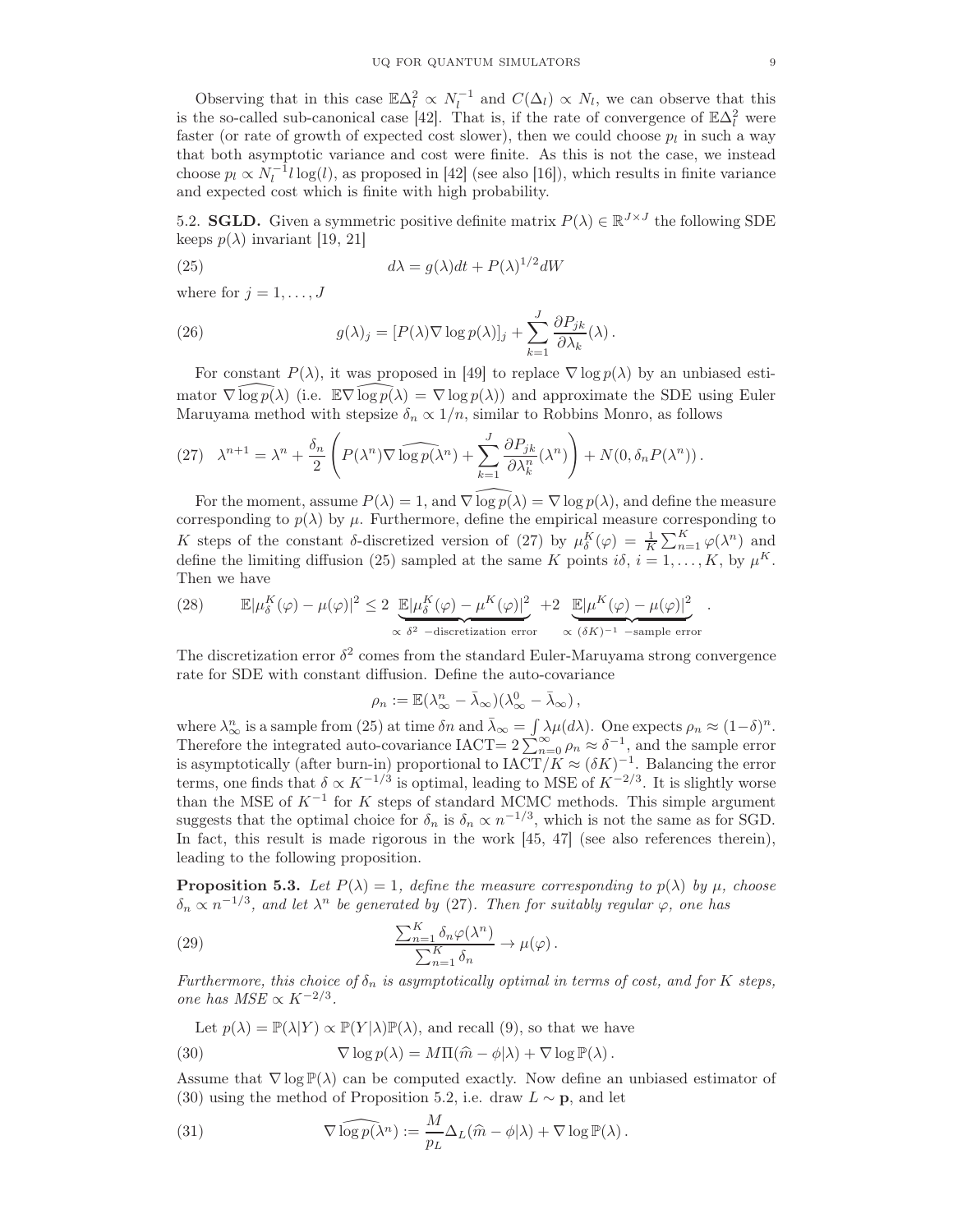**Theorem 5.1.** Let  $P(\lambda) = 1$ , define the measure corresponding to  $p(\lambda) = \mathbb{P}(\lambda|Y)$  by  $\mu$ , choose  $\delta_n \propto n^{-1/3}$ , and let  $\lambda^n$  be generated by (27), with  $\nabla \widehat{\log p(\lambda^n)}$  defined as in (31). Then for suitably regular  $\varphi$ , one has

(32) 
$$
\frac{\sum_{n=1}^{K} \delta_n \varphi(\lambda^n)}{\sum_{n=1}^{K} \delta_n} \to \mu(\varphi).
$$

Furthermore, this choice of  $\delta_n$  is asymptotically optimal in terms of cost, and for K steps, one has  $MSE \propto K^{-2/3}$ .

Proof. This follows directly from Propositions 5.2 and 5.3.

$$
\Box
$$

5.2.1. Reimann manifold method. It is assumed in [38] that Proposition 5.3 holds also for deterministic evaluable  $P(\lambda)$ , yielding a Reimann manifold SGLD (RMSGLD), but this is not proven. In any case, based on the above heuristic one would expect a different scaling of  $\delta_n$  to be optimal, since the strong rate of convergence is reduced to  $\delta$ , so balancing terms gives  $\delta \propto K^{-1/2}$  and an MSE of  $K^{-1/2}$ . Nevertheless, here we further postulate that (32) holds indeed for the case in which we have an unbiased estimator  $\hat{q}(\lambda) \approx q(\lambda)$ and a non-negative unbiased estimator  $\widehat{P}(\lambda) \approx P(\lambda)$ .

Let  $P(\lambda) = Q(1|\lambda) = \Gamma_J(1|\lambda)$ , and let the target be  $p(\lambda) = \mathbb{P}(\lambda|Y) \propto \mathbb{P}(Y|\lambda)\mathbb{P}(\lambda)$ , so that

$$
\sum_{k=1}^{J} \frac{\partial P_{jk}}{\partial \lambda_k}(\lambda) = Q(\mathbf{1}^T \phi | \lambda),
$$

where  $\mathbf{1} \in \mathbb{R}^J$  denotes the vector of all 1s, and

$$
\nabla \log p(\lambda) = \frac{MQ(\widehat{m} - \phi | \lambda)}{Q(1 | \lambda)} + \nabla \log \mathbb{P}(\lambda),
$$

where  $\hat{m} = \frac{1}{M} \sum_{k=1}^{M} \phi(y^{(k)})$ . Then using the notations of Section 3, (26) takes the form

$$
g(\lambda) = \Gamma_J(M(\widehat{m} - \phi) + \mathbf{1}^T \phi | \lambda) + \Gamma_J(1 | \lambda) \nabla \log \mathbb{P}(\lambda).
$$

This can be unbiasedly approximated by

(33) 
$$
\widehat{g}(\lambda) = \Gamma_J^N(M(\widehat{m} - \phi) + \mathbf{1}^T \phi|\lambda) + \Gamma_J^N(1|\lambda) \nabla \log \mathbb{P}(\lambda),
$$

as can  $P(\lambda)$  by simply  $\widehat{P}(\lambda) = \Gamma_J^N(1|\lambda)$ .

This approach would allow direct simulation without de-biasing, since only unbiased estimates of the unnormalized measure Q are required, which can be constructed directly from SMC samplers, as described in Proposition 3.2. Nonetheless, this is not pursued further here due to the expected higher cost of an optimal implementation. We note that the cost of these algorithms can be improved using the multilevel Monte Carlo method [17], but this is deferred to future work.

5.3. Separating an explicit error distribution. Before concluding the section, we mention an extension of the model considered in the rest of the paper which provides deeper UQ. Suppose that we do not have i.i.d. observations  $y^{(i)} \sim \pi(\cdot | \lambda)$ , but in fact we have observations of the form

(34) 
$$
d = \text{mod}(y + b^{\epsilon}, 2), \quad y \sim \pi(\cdot | \lambda),
$$

where  $b^{\epsilon} = [b_1^{\epsilon}, \ldots, b_d^{\epsilon}]^T$ ,  $b_i^{\epsilon} \sim B(\epsilon)$  i.i.d. for  $i = 1, \ldots, d$ , and  $B(\epsilon)$  denotes a Bernoulli with probability  $\epsilon$ . In other words, each  $b_i^{\epsilon}$  is independently 1 with probability  $\epsilon$  and 0 otherwise. This model explicitly accounts for error in the observations, i.e. with probability  $\epsilon$  any qubit may have been observed wrong.

We have  $\mathbb{P}(d|y,\lambda) = \epsilon^{|d-y|}(1-\epsilon)^{1-|d-y|}$ . The likelihood of a single observation d is given by

$$
\mathbb{P}(d|\lambda) = \int_{E^d} \mathbb{P}(d|y,\lambda) \pi(y|\lambda) dy,
$$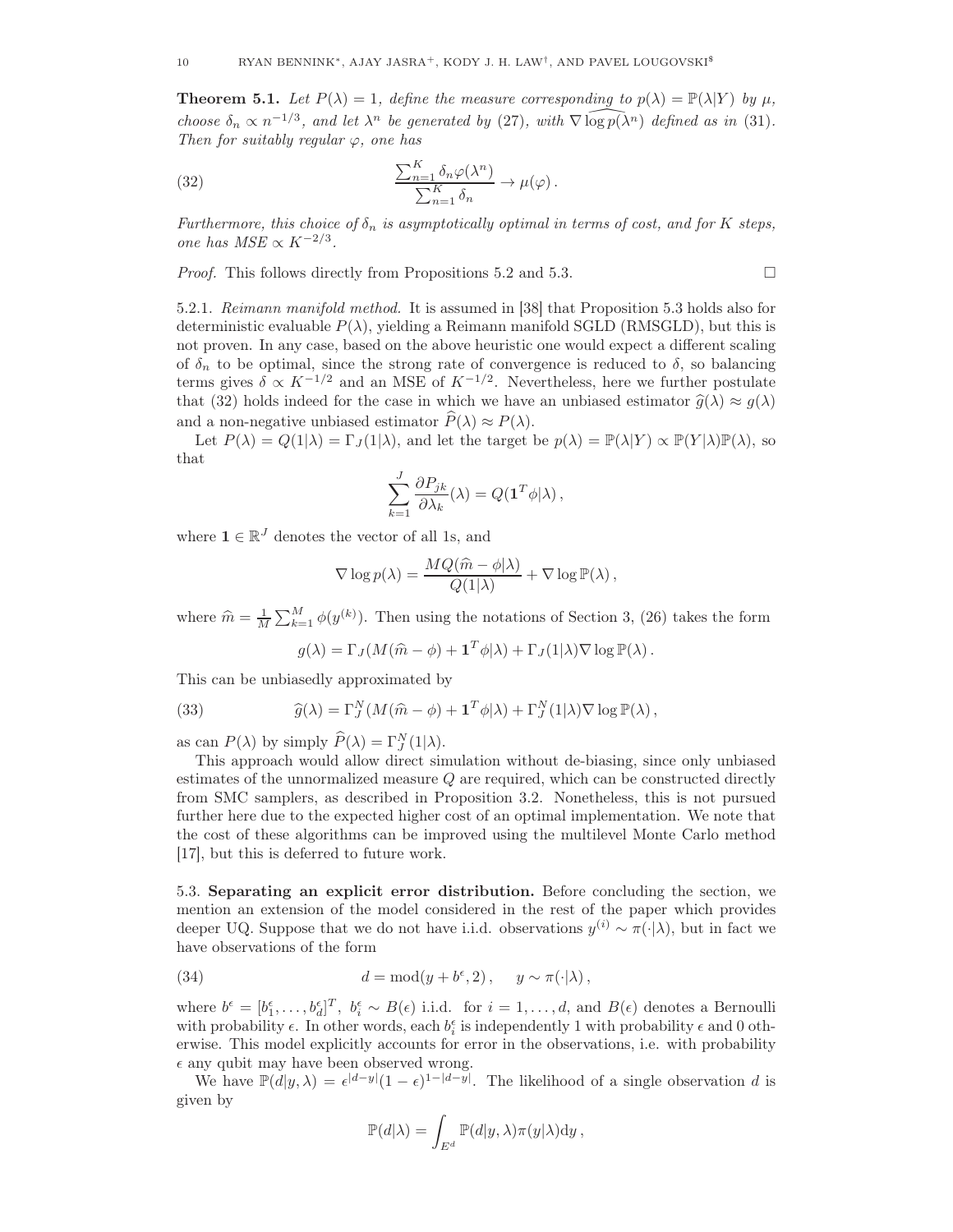and so we can see that again we have an integral with respect to  $\pi(\cdot|\lambda)$ . Let  $D =$  $[d^{(1)},..., d^{(M)}]$ . Due to the independence between observations and errors, we have

$$
\mathbb{P}(D|\lambda) = \prod_{i=1}^{M} \frac{Q(\varphi_{d^{(i)}}|\lambda)}{Q(1|\lambda)},
$$

where we defined  $\varphi_{d^{(i)}}(y) := \epsilon^{|d^{(i)}-y|}(1-\epsilon)^{1-|d^{(i)}-y|}.$ 

Therefore

$$
\frac{1}{M}\nabla_{\lambda}\log\mathbb{P}(D|\lambda) = \frac{1}{M}\sum_{i=1}^{M}\frac{Q(\varphi_{d^{(i)}}\phi|\lambda)}{Q(\varphi_{d^{(i)}}|\lambda)} - \frac{Q(\phi|\lambda)}{Q(1|\lambda)}.
$$

One can define

$$
F_D(\lambda) = \frac{1}{M} \sum_{i=1}^M Q(1|\lambda) Q(\varphi_{d^{(i)}} \phi | \lambda) \prod_{j=1, j \neq i}^M Q(\varphi_{d^{(j)}} \phi | \lambda) - Q(\phi | \lambda) \prod_{j=1}^M Q(\varphi_{d^{(j)}} \phi | \lambda).
$$

An unbiased estimator of this function can be constructed from M independent SMC samplers, one for each factor. Despite being massively parallel, this is a significant computational burden, particularly for large M. Investigation of efficient algorithms for solving this problem is the topic of ongoing research.

### 6. Simulations

6.1. Maximum likelihood: exact marginals. Recall the form of  $\widehat{F}(\lambda)$ , for a fixed  $\lambda$ from (4.1). Using the machinery from subsection 3.2 we could construct such an unbiased estimator, for any sequence of intermediate targets  $\gamma_i(x|\lambda)$ , and any J, provided that  $\gamma_J(x|\lambda) = q(x|\lambda)$ . The natural choice is of course to let

(35) 
$$
\gamma_j(x|\lambda) = \exp\left[\sum_{i=1}^j \lambda_i \phi_i(x)\right],
$$

as above, and this choice will be used here. The MCMC kernels  $M_i$  are chosen as Metropolis-Hastings kernels with the reversible random walk proposal  $q(\lambda, \lambda')$  defined by  $\lambda'_i = \text{mod}(\lambda_i + 1, 2)$  with probability  $\beta$  and  $\lambda'_i = \lambda_i$  otherwise, for  $i = 1, ..., J$ . In other words,  $q(\lambda, \lambda') = |\lambda - \lambda'|$  is a vector of independent Bernoullis with probability  $\beta$ , and is hence symmetric, with tunable parameter  $\beta$  determining the step-size. We note that a Gibbs sampler can also be used here. Now we let  $\delta_n = 1/n$ , and iterate (18) until convergence.

In order to test the accuracy of our methodology, we simulate the data as follows. Choose  $a_{ij} \in \mathbb{R}$ , for  $i = 1, \ldots, d$  and  $j = i, \ldots, d$ , and let  $A_{ij} = a_{ij}$  for  $j \ge i$  and  $A_{ij} = a_{ji}$ otherwise. Now consider the true target

(36) 
$$
\pi(\cdot|a) = \frac{1}{Z(a)} \exp(-x^T Ax).
$$

Similarly, let  $\Lambda$  be defined as  $\Lambda_{ij} = \lambda_{ij}$  for  $j \geq i$  and  $\Lambda_{ij} = \lambda_{ji}$  otherwise, for coefficients  $\{\lambda_{ij}\}_{\{i=1,\dots,d, j=i,\dots,d\}}$ . We will identify  $a, \lambda$  with vectors in  $\mathbb{R}^J$ , where  $J = d(d+1)/2$ . Notice this is of MaxEnt form with  $\phi(x) = \text{vec}[\{x_i x_j\}_{i=1,\dots,d, j=i,\dots,d}]$ , i.e. first and second moments are observed. We choose  $d = 10$ , let  $N = 2d$ , take d MCMC steps with  $\beta = 0.6$ , and define  $\delta_n = \delta_n^1 1_{n \leq 2d} + \delta_n^2 1_{n > 2d}$ , where  $\delta_n^1 = \epsilon n_0/(n_0 + n)$ ,  $\delta_n^2 =$  $\Gamma_J^N(m-\phi|\lambda^{2d})^{-1}\epsilon n_0/(n_0+n), n_0=5d$ , and  $\epsilon=1$ . For  $n\leq 2d$  the direction of descent is taken as  $m - \eta^N_J(\phi)$ , while for  $n > 2d$  the full estimator (16) is used  $\hat{F}(\lambda^n) = \Gamma^N_J(m - \phi | \lambda^n)$ , so that this is an unbiased estimator of  $Q(m - \phi|\lambda)$ . This construction prevents large fluctuations in  $\Gamma_J^N(1|\lambda^n)$  during early outer iterations from precluding stabilization of the algorithm. The truth, reconstruction, and convergence plot are given in Fig. 1.

6.2. Maximum likelihood: observations. In this section we explore maximum likelihood estimation with finitely many observations and empirical moments. We look at the cases of  $M = 1000$  and  $M = 50$  observations. The results are shown in Figure 2. The top two panels correspond to  $M = 1000$  (left) and  $M = 50$  (right). The good news is that we obtain the MLE, up to the bias arising due to the observational error, quite rapidly: within several hundred iterations for  $M = 1000$  and several tens for  $M = 50$ . This is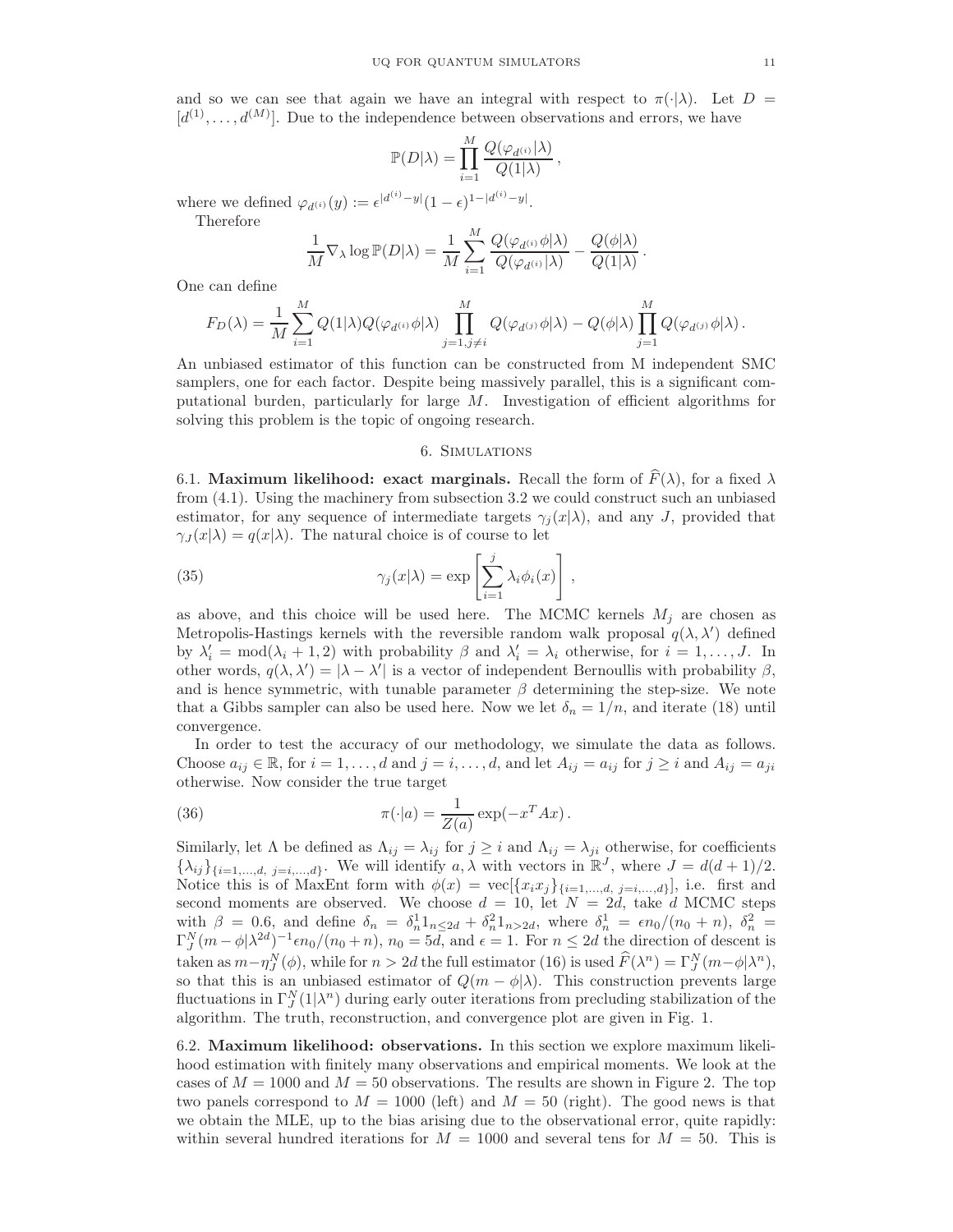

FIGURE 1. Truth (left) and reconstruction after  $K = 10^4$  steps (middle) for known truth. The error as a function of iteration is given in the right plot.

observed in the middle two panels. Notice from the plot for  $M = 50$ (right) that the misfit error eventually starts to increase once the algorithm begins to fit noise. This is typical and can be expected. When the algorithm is stopped the error is quite significant. In the top two panels, we observe that the reconstruction for  $M = 50$  does not look similar to the true A (shown in the left panel of Figure 1), however for  $M = 1000$  it looks quite acceptable. Just for a sanity check, observe the bottom two panels which show the observed moments for  $M = 50$  on the left and predicted moments using the reconstruction (top right) on the right. The agreement is quite decent, and reasonable given the noise level of the observations. The point is that the error in the observations translates to a much larger error in the parameters  $\lambda$ .

6.3. Uncertainty Quantification using de-biasing. Here we consider sampling from the posterior, with density  $\mathbb{P}(\lambda|Y)$ . The non-informative improper prior  $\mathbb{P}(\lambda) \propto 1$  is adopted.

As an initial experiment we ran the SGD algorithm using

(37) 
$$
\widehat{F}(\lambda) = \left(\widetilde{\eta}_{J}^{N_L}(\widehat{m} - \phi | \lambda) - \widetilde{\eta}_{J}^{N_L/4}(\widehat{m} - \phi | \lambda)\right) / p_L,
$$

with  $L \sim \mathbf{p}$  as described in subsection 5.1, the numerator constructed as in (24), and p chosen as described in subsection 5.1.1, with the same prototype problem except with  $d = 4$ , and with exact moments. The results are shown in Figure 3 left. The middle and right panels show the results of running the algorithm with the original estimator, and the simple biased but consistent estimator  $\eta_J^N(m-\phi|\lambda)$ , respectively. Note the algorithm with the biased but consistent drift appears to be convergent also. As mentioned earlier, this is done in practice, but we are not aware of theoretical results verifying this. Therefore we will proceed with the SGLD using this unbiased estimator, i.e. we iterate (27) with  $P = 1$  and  $\delta_n = n^{-1/3}$ , and drift given by (37), with  $L \sim \mathbf{p}$ .

The full SGLD MCMC is run with  $M = 1000$  observations on the  $d = 4$  qubit system. It takes roughly two hours on a laptop to obtain  $K = 10^6$  samples. The pairwise marginals on the diagonal diag( $\Lambda$ ) are illustrated in Figure 4. The histograms are constructed by discarding the first half of the samples for burn-in, and resampling the remaining samples according to their weights  $\{\delta_n\}$ . The true value is also indicated in red in the plots. While the truth is indeed in the region of high probability, and the mean is reasonably close to the truth, the spread of the posterior is still quite significant, and more than one would hope for with  $M = 1000$  observations. This is consistent with the results of Figure 2, where it is observed that the error in the coefficients is amplified quite a bit in comparison to the error in the moments. It is however not feasible to compute the pushforward distribution from the coefficients to the moments here, since such estimation for a single moment would require a separate large sample simulation (e.g. by MCMC or SMC) for each of the  $K = 10^6$  samples. We look at the same simulation with  $M = 10^6$ observations, and the results are plotted in Figure 5. The spread is much tighter, and also there is a strong correlation between the diagonal elements in this case.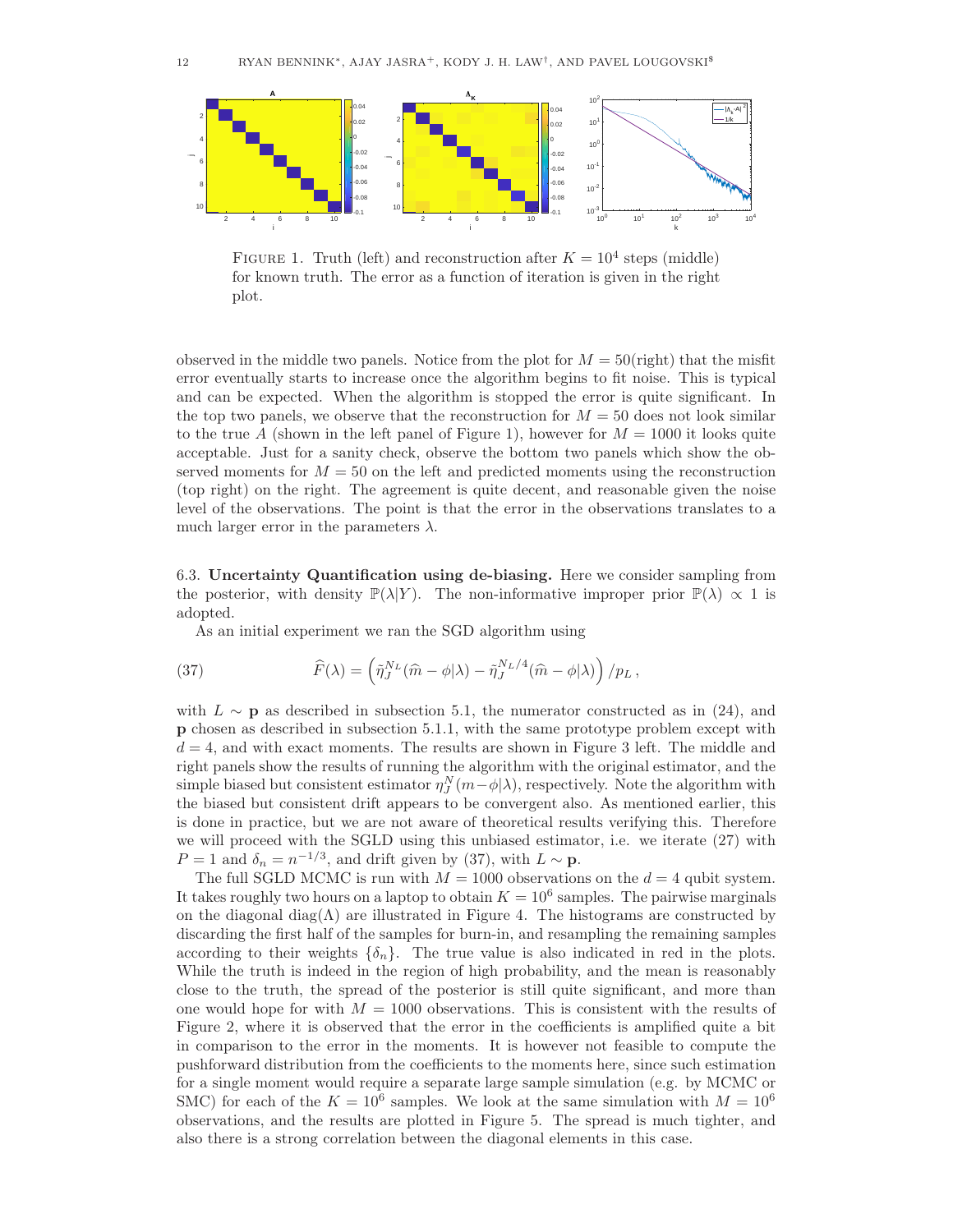

FIGURE 2. The reconstruction with 1000 (left) and 50 (right) observations are given in the top row, along with the corresponding convergence plots in the second row. The bottom row shows the actual second moments  $\hat{m}$  (left), with  $M = 50$  observations, which are used to train the model, and the moments under the reconstruction (right).



Figure 3. Convergence of SGD with the debiased estimator described in Section 6.3 (left), the original unbiased estimator  $\hat{F}$  (middle), and the simple consistent but biased estimator (right).

### 7. Summary and Future Directions

A first attempt has been made to estimate the MaxEnt distribution associated to outputs of a quantum computer, and quantify the posterior uncertainty. This task has lead to a novel use of the SMC sampler for construction of an unbiased estimator of the intractable drift for use in a Robbins Monro stochastic approximation algorithm, which can be used to efficiently compute the MaxEnt distribution for exact moments or the MLE distribution for observed moments. The Bayesian formulation yields to a doubly-intractable target.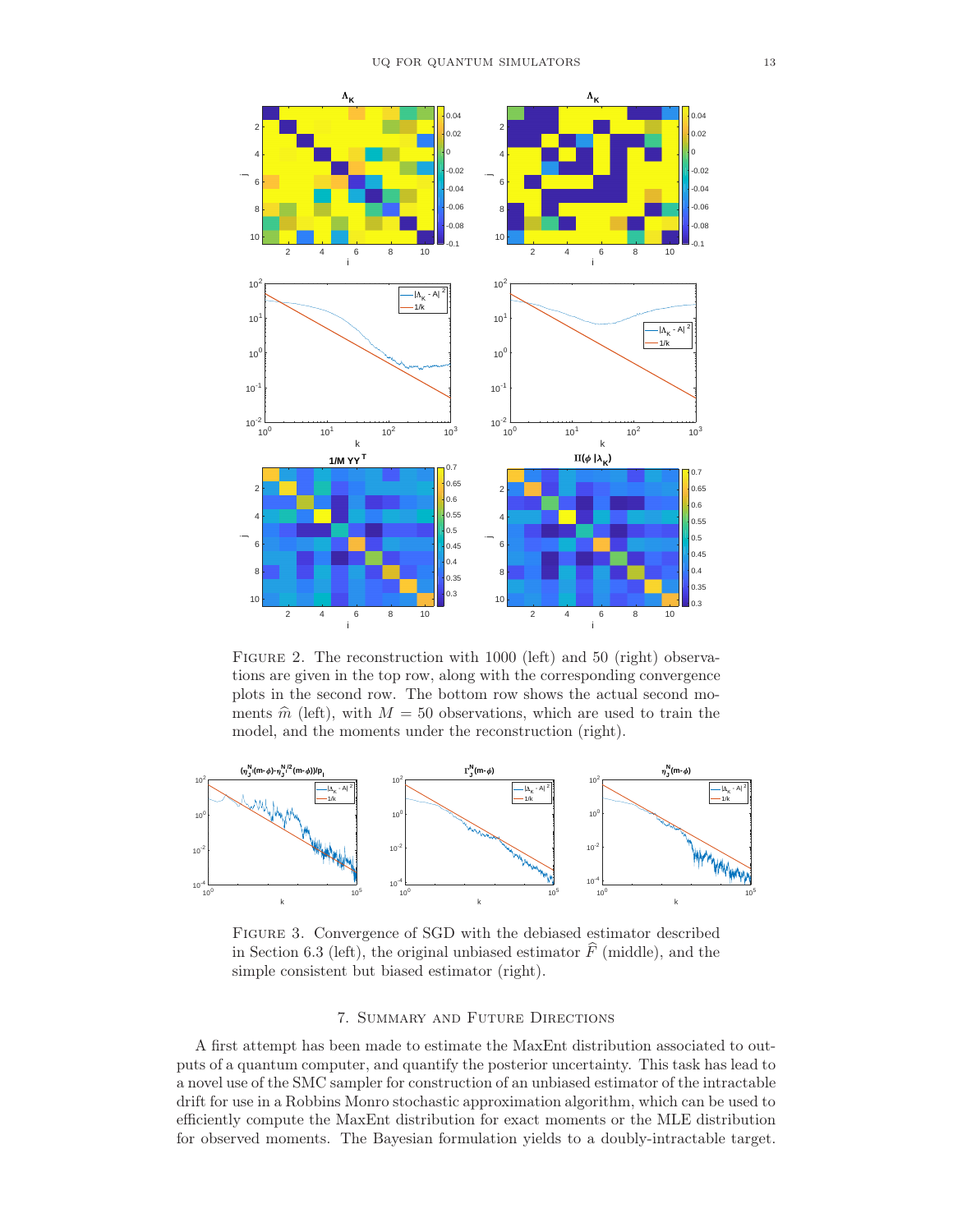

FIGURE 4. Illustration of pairwise marginal UQ for the posterior on the diagonal of  $\Lambda$  with  $M = 1000$  observations and  $d = 4$  qubits. The true value of the parameters is indicated in red.

For its solution we use de-biased SMC sampler estimators of the log-likelihood within a SGLD algorithm to construct consistent posterior expectations. All the algorithms are provably convergent, and numerical simulations are provided using (classically) simulated data from a toy model. This exercise reveals that the posterior uncertainty in the distribution can be significantly amplified with respect to the uncertainty in the moments arising from having finitely many observations. Topics for further research include: (0) the extension of the current framework to density matrices, (i) the incorporation of an explicit error distribution for the observations within the model, (ii) exploration of more complex targets, i.e. more qubits, (iii) MLMC acceleration of SGLD, (iv) investigation of PDMP MCMC methods as alternatives to SGLD, (v) other debiasing strategies and opportunites for acceleration, and of course (vi) investigation of outer problems, such as model selection.

Acknowledgements: This work is supported by the U.S. Department of Energy, Office of Science, Office of Advanced Scientific Computing Research (ASCR) quantum algorithm teams program, under field work proposal number ERKJ333.

#### **REFERENCES**

- [1] Christophe Andrieu, Gareth O Roberts, et al. The pseudo-marginal approach for efficient Monte Carlo computations. *The Annals of Statistics*, 37(2):697–725, 2009.
- [2] Mark A Beaumont. Estimation of population growth or decline in genetically monitored populations. *Genetics*, 164(3):1139–1160, 2003.
- [3] Alexandros Beskos, Dan Crisan, Ajay Jasra, et al. On the stability of sequential monte carlo methods in high dimensions. *The Annals of Applied Probability*, 24(4):1396–1445, 2014.
- [4] Joris Bierkens, Paul Fearnhead, and Gareth Roberts. The zig-zag process and super-efficient sampling for bayesian analysis of big data. *arXiv preprint arXiv:1607.03188*, 2016.
- [5] Robin Blume-Kohout. Optimal, reliable estimation of quantum states. *New Journal of Physics*, 12(4):043034, 2010.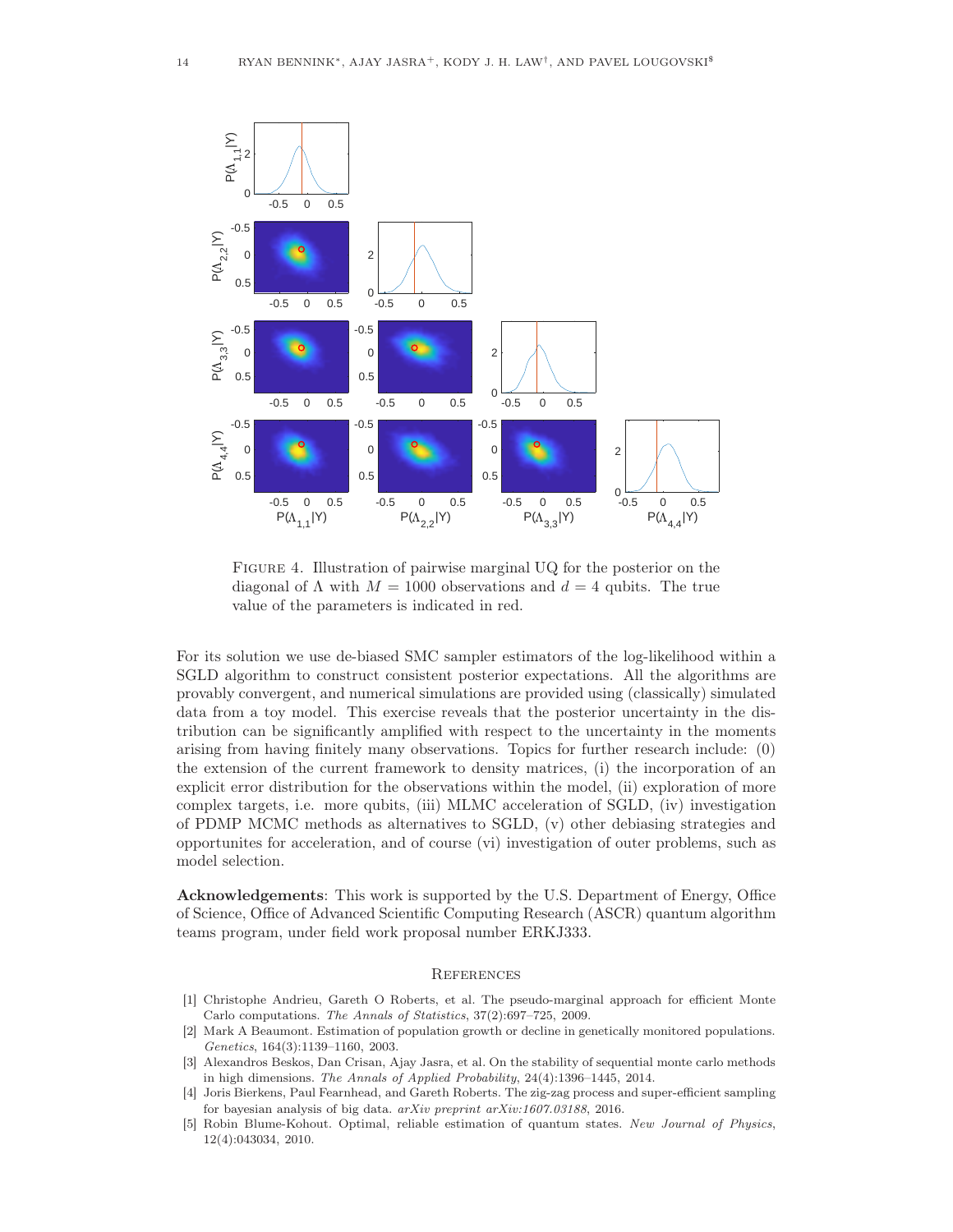

Figure 5. Illustration of pairwise marginal UQ for the posterior on the diagonal of  $\Lambda$  with  $M = 10^6$  observations and  $d = 4$  qubits. The true value of the parameters is indicated in red.

- [6] Alexandre Bouchard-Côté, Sebastian J Vollmer, and Arnaud Doucet. The bouncy particle sampler: A nonreversible rejection-free Markov chain Monte Carlo method. *Journal of the American Statistical Association*, pages 1–13, 2018.
- [7] Stephen Boyd and Lieven Vandenberghe. *Convex optimization*. Cambridge university press, 2004.
- [8] Emmanuel J Candès and Benjamin Recht. Exact matrix completion via convex optimization. *Foundations of Computational mathematics*, 9(6):717, 2009.
- [9] Andrew M Childs, Ryan B Patterson, and David JC MacKay. Exact sampling from nonattractive distributions using summary states. *Physical Review E*, 63(3):036113, 2001.
- [10] Nicolas Chopin. A sequential particle filter method for static models. *Biometrika*, 89(3):539–552, 2002.
- [11] Thomas M Cover and Joy A Thomas. *Elements of information theory*. John Wiley & Sons, 2012.
- [12] Mark HA Davis. Piecewise-deterministic Markov processes: A general class of non-diffusion stochastic models. *Journal of the Royal Statistical Society. Series B (Methodological)*, pages 353–388, 1984.
- [13] Pierre Del Moral. *Feynman-Kac formulae*. Probability and its Applications (New York). Springer-Verlag, New York, 2004. Genealogical and interacting particle systems with applications.
- [14] Pierre Del Moral, Arnaud Doucet, and Ajay Jasra. Sequential Monte Carlo samplers. *Journal of the Royal Statistical Society: Series B (Statistical Methodology)*, 68(3):411–436, 2006.
- [15] Pierre Del Moral, Arnaud Doucet, and Ajay Jasra. Sequential Monte Carlo samplers. *J. R. Stat. Soc. Ser. B Stat. Methodol.*, 68(3):411–436, 2006.
- [16] Jordan Franks, Ajay Jasra, Kody Law, and Matti Vihola. Unbiased inference for discretely observed hidden markov model diffusions. *arXiv preprint arXiv:1807.10259*, 2018.
- [17] Mike Giles, Tigran Nagapetyan, Lukasz Szpruch, Sebastian Vollmer, and Konstantinos Zygalakis. Multilevel Monte Carlo for scalable Bayesian computations. *arXiv preprint arXiv:1609.06144*, 2016.
- [18] Walter R Gilks. *Markov chain Monte Carlo*. Wiley Online Library, 2005.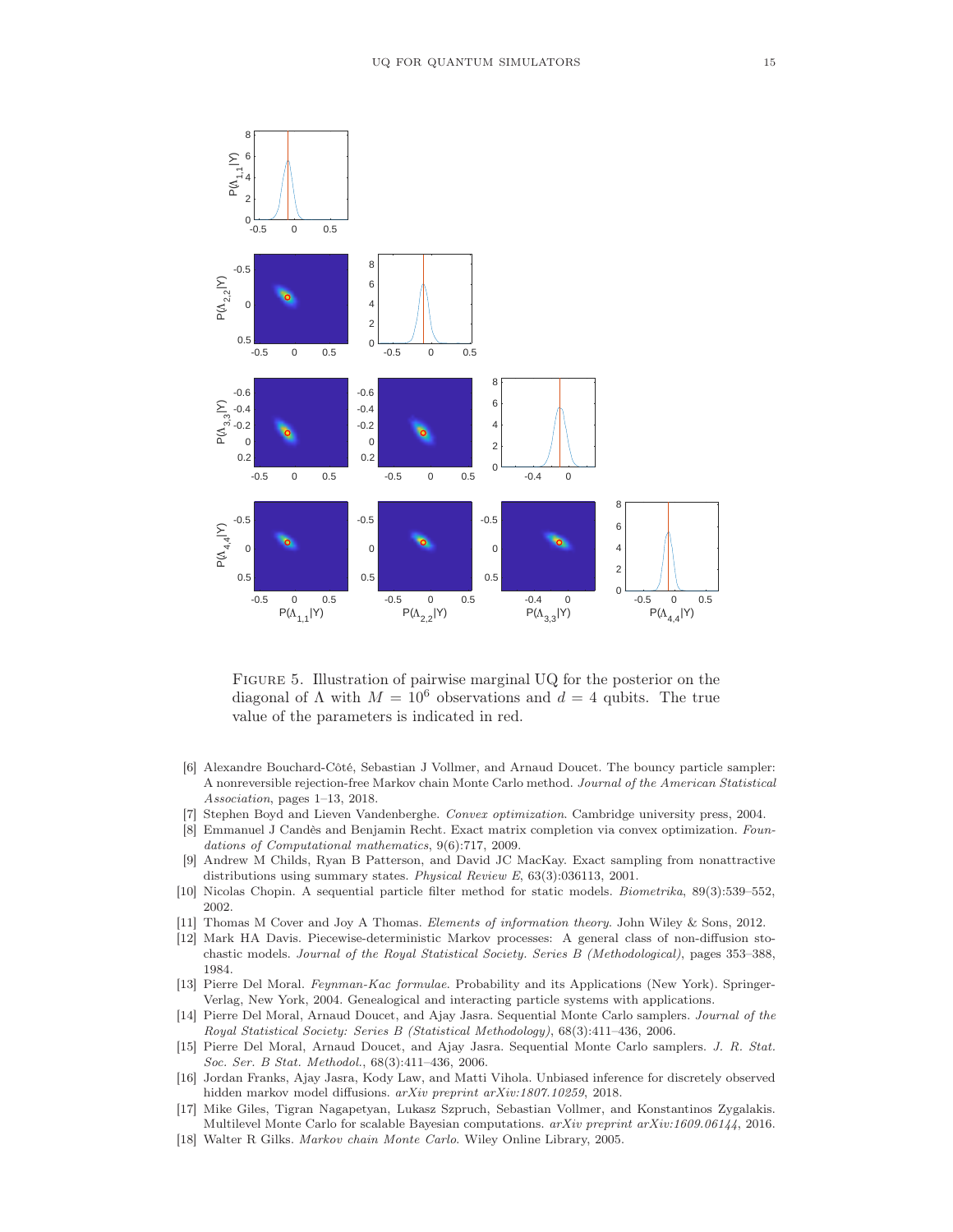- [19] Mark Girolami and Ben Calderhead. Riemann manifold Langevin and Hamiltonian Monte Carlo methods. *Journal of the Royal Statistical Society: Series B (Statistical Methodology)*, 73(2):123– 214, 2011.
- [20] Christopher Granade, Joshua Combes, and DG Cory. Practical bayesian tomography. *New Journal of Physics*, 18(3):033024, 2016.
- [21] Peter J Green, Krzysztof Łatuszyński, Marcelo Pereyra, and Christian P Robert. Bayesian computation: a summary of the current state, and samples backwards and forwards. *Statistics and Computing*, 25(4):835–862, 2015.
- [22] David Gross, Yi-Kai Liu, Steven T Flammia, Stephen Becker, and Jens Eisert. Quantum state tomography via compressed sensing. *Physical review letters*, 105(15):150401, 2010.
- W Keith Hastings. Monte Carlo sampling methods using Markov chains and their applications. *Biometrika*, 57(1):97–109, 1970.
- [24] Zdenek Hradil. Quantum-state estimation. *Physical Review A*, 55(3):R1561, 1997.
- [25] Ferenc Huszár and Neil MT Houlsby. Adaptive bayesian quantum tomography. *Physical Review A*, 85(5):052120, 2012.
- [26] Christopher Jarzynski. Nonequilibrium equality for free energy differences. *Physical Review Letters*, 78(14):2690, 1997.
- [27] Edwin T Jaynes. Information theory and statistical mechanics. *Physical review*, 106(4):620, 1957.
- [28] Edwin T Jaynes. Information theory and statistical mechanics. ii. *Physical review*, 108(2):171, 1957.
- [29] KRW Jones. Principles of quantum inference. *Annals of Physics*, 207(1):140–170, 1991.
- [30] Harold Kushner and G George Yin. *Stochastic approximation and recursive algorithms and applications*, volume 35. Springer Science & Business Media, 2003.
- [31] Anne-Marie Lyne, Mark Girolami, Yves Atchadé, Heiko Strathmann, Daniel Simpson, et al. On russian roulette estimates for bayesian inference with doubly-intractable likelihoods. *Statistical science*, 30(4):443–467, 2015.
- [32] Don McLeish. A general method for debiasing a Monte Carlo estimator. *Monte Carlo Methods and Applications*, 17(4):301–315, 2011.
- [33] Jesper Møller, Anthony N Pettitt, Robert Reeves, and Kasper K Berthelsen. An efficient Markov chain Monte Carlo method for distributions with intractable normalising constants. *Biometrika*, 93(2):451–458, 2006.
- [34] Kevin P Murphy. Machine learning: A probabilistic perspective. 2012.
- [35] Iain Murray, Zoubin Ghahramani, and David JC MacKay. Mcmc for doubly-intractable distributions. In *Proceedings of the Twenty-Second Conference on Uncertainty in Artificial Intelligence*, pages 359–366. AUAI Press, 2006.
- [36] Radford M Neal. Annealed importance sampling. *Statistics and computing*, 11(2):125–139, 2001.
- [37] Matteo Paris and Jaroslav Rehacek. *Quantum State Estimation*. Springer Publishing Company, Incorporated, 1st edition, 2010.
- [38] Sam Patterson and Yee Whye Teh. Stochastic gradient riemannian Langevin dynamics on the probability simplex. In *Advances in Neural Information Processing Systems*, pages 3102–3110, 2013.
- [39] Elias AJF Peters et al. Rejection-free Monte Carlo sampling for general potentials. *Physical Review E*, 85(2):026703, 2012.
- [40] John Preskill. Quantum computing in the NISQ era and beyond. *arXiv preprint arXiv:1801.00862*, 2018.
- [41] James Gary Propp and David Bruce Wilson. Exact sampling with coupled markov chains and applications to statistical mechanics. *Random Structures & Algorithms*, 9(1-2):223–252, 1996.
- [42] Chang-han Rhee and Peter W Glynn. Unbiased estimation with square root convergence for sde models. *Operations Research*, 63(5):1026–1043, 2015.
- [43] Herbert Robbins and Sutton Monro. A stochastic approximation method. *The annals of mathematical statistics*, pages 400–407, 1951.
- [44] Gareth O Roberts, Jeffrey S Rosenthal, et al. Optimal scaling for various Metropolis-Hastings algorithms. *Statistical science*, 16(4):351–367, 2001.
- [45] Yee Whye Teh, Alexandre H Thiery, and Sebastian J Vollmer. Consistency and fluctuations for stochastic gradient Langevin dynamics. *The Journal of Machine Learning Research*, 17(1):193–225, 2016.
- [46] Matti Vihola. Unbiased estimators and multilevel Monte Carlo. *Operations Research*, 66(2):448–462, 2017.
- [47] Sebastian J Vollmer, Konstantinos C Zygalakis, and Yee Whye Teh. Exploration of the (non-) asymptotic bias and variance of stochastic gradient langevin dynamics. *The Journal of Machine Learning Research*, 17(1):5504–5548, 2016.
- [48] Colin Wei and Iain Murray. Markov chain truncation for doubly-intractable inference. In *Artificial Intelligence and Statistics*, pages 776–784, 2017.
- [49] Max Welling and Yee W Teh. Bayesian learning via stochastic gradient Langevin dynamics. In *Proceedings of the 28th International Conference on Machine Learning (ICML-11)*, pages 681–688, 2011.

#### Appendix A

The proof of Proposition 3.2 is given below.